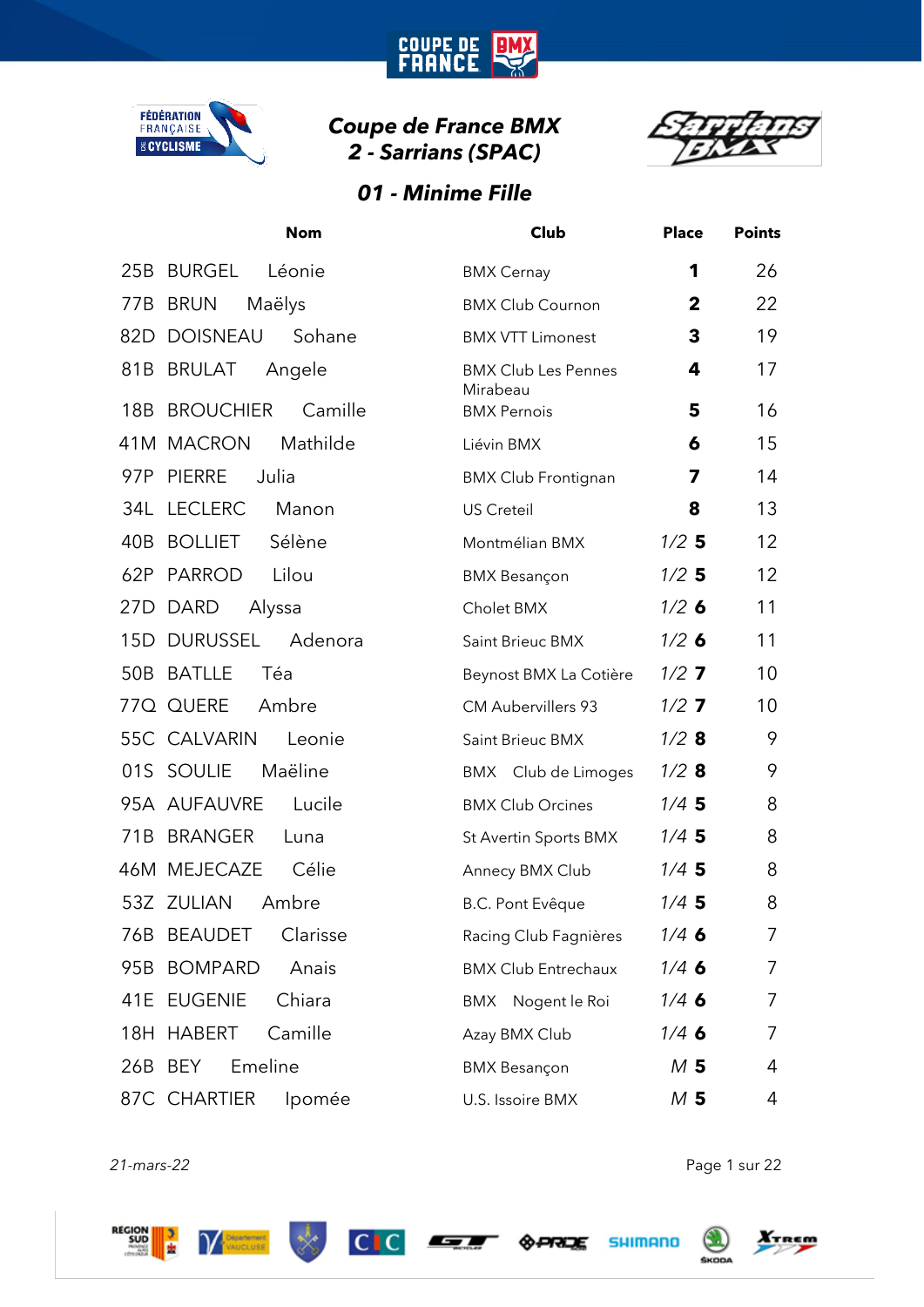

**COUPE DE<br>FRANCE** 

**IBM** 



# *01 - Minime Fille*

|     | <b>Nom</b>               | Club                      | <b>Place</b>   | <b>Points</b>  |
|-----|--------------------------|---------------------------|----------------|----------------|
|     | 33G GOUHENANT<br>Lilou   | CC Pays Vesoul Hte-Saône  | M 5            | 4              |
|     | 82H HENRY<br>Thaïs       | Evreux BMX                | M 5            | 4              |
| 50S | Lily<br>SOLER            | <b>BMX Pernois</b>        | M <sub>5</sub> | 4              |
| 94  | <b>WEISS</b><br>Kelly    | Stade Bordelais BMX       | M <sub>5</sub> | 4              |
| 60B | <b>BARET</b><br>Emma     | U.V. Angerienne           | M 6            | 3              |
| 95B | <b>BERAUD</b><br>Jade    | <b>BMX Vallee du Gier</b> | M 6            | 3              |
|     | 92C CHARTIER<br>Juliette | Le Mans Sarthe Vélo       | M 6            | 3              |
|     | 70G GRADYS<br>Eléna      | Liévin BMX                | M 6            | 3              |
|     | 54M MEJEAN<br>Lola       | Montélimar BMX Racing     | $M$ 6          | 3              |
|     | 37M MERIE<br>Capucine    | Nogent le Roi<br>BMX      | $M$ 6          | 3              |
| 27B | <b>BERTENS</b><br>Caia   | Descartes BMX             | M 7            | $\overline{2}$ |
|     | 74C CHELMIS<br>Camille   | Voreppe Foxes             | M <sub>7</sub> | 2              |
| 08F | FASSART<br>Emy           | CO Bolbec Nointot BMX     | M 7            | 2              |
|     | 98L LABAT<br>Yaelle      | Racing Club Fagnières     | M <sub>7</sub> | 2              |
| 51P | <b>PEULOT</b><br>Laïla   | <b>VC</b> Etampes         | M <sub>7</sub> | 2              |
| 18T | <b>THEISSING</b><br>Lana | US Bouscataise BMX        | M <sub>7</sub> | 2              |

*21-mars-22* Page 2 sur 22











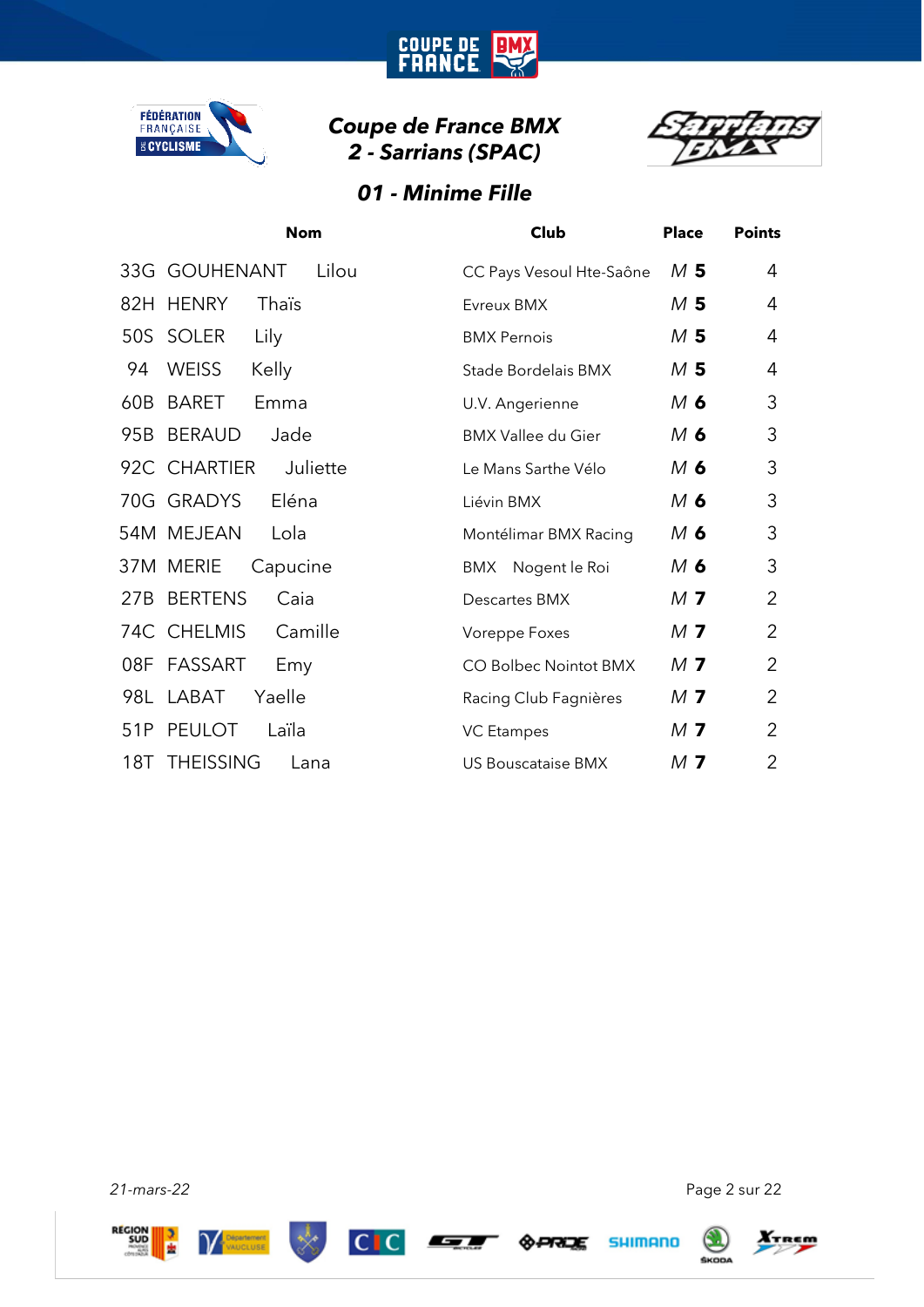

**COUPE DE<br>FRANCE** 

**BM** 



## *02 - Minime*

|     | <b>Nom</b>                                 | Club                           | <b>Place</b> | <b>Points</b>   |
|-----|--------------------------------------------|--------------------------------|--------------|-----------------|
|     | 77V VENTURINI<br>Terry                     | Montmélian BMX                 | 1            | 30              |
|     | 37H HARSCOET<br>Lino                       | Union BMX du Roannais          | $\mathbf{2}$ | 26              |
| 43F | FAURE<br>Titouan                           | U.V. Angerienne                | 3            | 23              |
|     | 13C CORNU<br>Clément                       | Evreux BMX                     | 4            | 21              |
|     | 60L LO SHUNG LINE<br>Arohn                 | <b>BMX Pernois</b>             | 5            | 20              |
|     | 210 OLIVIERA<br>Nathan                     | <b>BMX Cernay</b>              | 6            | 19              |
|     | 68R ROBERT<br>Lucas                        | <b>BMX Club Cournon</b>        | 7            | 18              |
|     | 27R RIEBER<br>Alexis                       | <b>Gerzat Arverne BMX</b>      | 8            | 17              |
|     | 72G GIOT<br>Evann                          | Saint Brieuc BMX               | $1/2$ 5      | 16              |
| 15T | <b>THIZY</b><br>Yann                       | Sainte Consorce BMX Team 1/2 5 |              | 16              |
| 59B | <b>BESSON</b><br>Alexandre                 | Soues Omnisport BMX            | $1/2$ 6      | 15              |
|     | <b>60C CASTOLDI</b><br>Nelyo               | St Avertin Sports BMX          | $1/2$ 6      | 15              |
|     | 73D DELAMARE<br>Enzo                       | CO Bolbec Nointot BMX          | $1/2$ 7      | 14              |
| 01P | PARPAILLON<br>Hugo                         | Saint Brieuc BMX               | $1/2$ 7      | 14              |
| 73P | PLONJON<br>Jeremy                          | <b>BMX Club Ste Victoire</b>   | $1/2$ 8      | 13              |
|     | 62R RENAUD<br>Augustin                     | <b>BMX Vallee du Gier</b>      | $1/2$ 8      | 13              |
|     | 47A ASSEY<br><b>Baptiste</b>               | Annecy BMX Club                | $1/4$ 5      | 12 <sup>2</sup> |
| 39P | PALLAY<br>Louis                            | A.C. Bollene                   | $1/4$ 5      | 12              |
| 35P | <b>PEYEC</b><br>Malo                       | BMX Tregueux C. d'Armor 1/4 5  |              | 12 <sup>2</sup> |
| 89P | <b>PLESSIS</b><br>Titouan                  | <b>US Bouscataise BMX</b>      | $1/4$ 5      | 12              |
|     | 17A ANDRE BISSON Enzo                      | St Avertin Sports BMX          | $1/4$ 6      | 11              |
|     | 59C CHARTIER<br>Timy                       | Cholet BMX                     | 1/46         | 11              |
|     | 87C CLIQUOTEAUX DANTIGNY BastienBeaune BMX |                                | $1/4$ 6      | 11              |
| 15F | <b>FISCHER</b><br>Swen                     | Entente Cycliste Colmar        | $1/4$ 6      | 11              |
| 41B | <b>BERT</b><br>Damien                      | <b>BMX Club de Vallet</b>      | $1/4$ 7      | 10              |
|     | Sylvan<br>98B BIGAUD                       | St Avertin Sports BMX          | $1/4$ 7      | 10              |

*21-mars-22* Page 3 sur 22











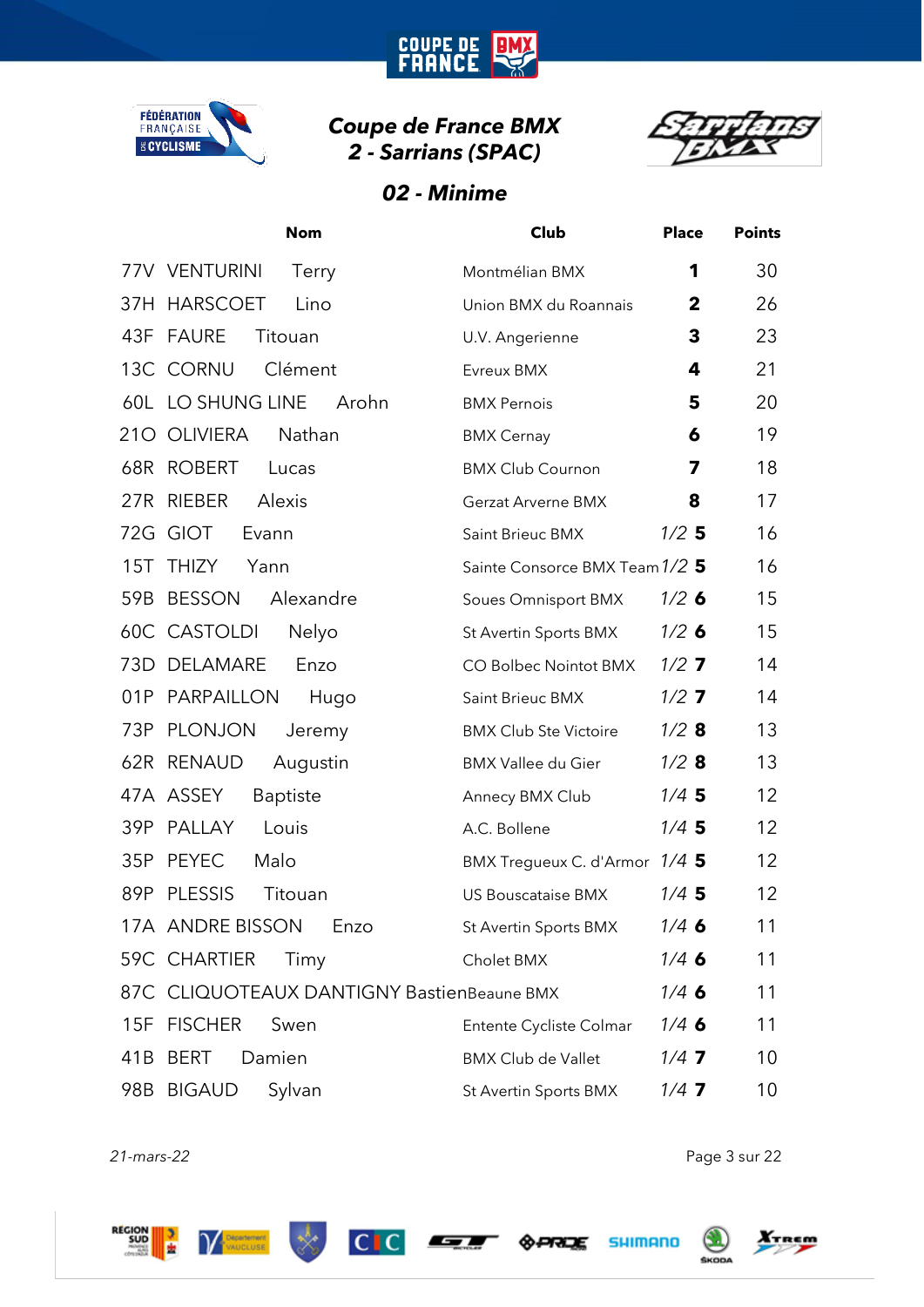

**COUPE DE<br>FRANCE** 

**BM** 



# *02 - Minime*

|                 | <b>Nom</b>                  | Club                              | <b>Place</b>   | <b>Points</b> |
|-----------------|-----------------------------|-----------------------------------|----------------|---------------|
| 62B             | <b>BONNET</b><br>Léandre    | <b>BMX VTT Dardilly</b>           | $1/4$ 7        | 10            |
| 21T             | <b>TETARD</b><br>Alex       | CO Bolbec Nointot BMX             | $1/4$ 7        | 10            |
|                 | 92G GLORY<br>Maxime         | <b>BMX Club Saintais</b>          | 1/48           | 9             |
|                 | 05H HENRIOT<br>Yanis        | U.S. Issoire BMX                  | 1/48           | 9             |
|                 | 52L LE GUILLOUX<br>Jules    | Saint Brieuc BMX                  | 1/48           | 9             |
|                 | 81M MARTY<br><b>Bastien</b> | <b>BC Boutigny</b>                | 1/48           | 9             |
|                 | 93C CHAVDIA<br>Ethan        | Evreux BMX                        | $1/8$ 5        | 8             |
| 68E             | ESTEBAN<br>Corentin         | Gerzat Arverne BMX                | $1/8$ 5        | 8             |
| 94F             | <b>FARCY</b><br>Ilhan       | <b>BMX Cernay</b>                 | $1/8$ 5        | 8             |
| 41G             | <b>GOURIE</b><br>Noah       | <b>Guidon Chalettois</b>          | $1/8$ 5        | 8             |
|                 | 05G GUIGOU<br>Quentin       | Vélo Club Melgorien<br>Mauguio CA | $1/8$ 5        | 8             |
| 82H             | <b>HERVIO</b><br>Simon      | <b>BMX Theix</b>                  | $1/8$ 5        | 8             |
| 251             | <b>IFIANTEPIA</b><br>Néo    | <b>CM Aubervillers 93</b>         | $1/8$ 5        | 8             |
| 82J             | <b>JOLY</b><br>Timéo        | Free Bike Dampierrois             | $1/8$ 5        | 8             |
|                 | 50A AZOUAOU<br>Merlin       | Free Bike Dampierrois             | $1/8$ 6        | 7             |
| 70 <sub>B</sub> | <b>BERNEAU</b><br>Samuel    | <b>Bicross Riannais Berry</b>     | 1/86           | 7             |
| 02B             | <b>BIENNE</b><br>Marty      | Verneuil BMX                      | 1/86           | 7             |
| 95B             | <b>BLANQUET</b><br>Paul     | Lempdes BMX Auvergne              | 1/86           | 7             |
|                 | 23C CHAUDUN<br>Lukas        | Saint-Etienne BMX                 | $1/8$ 6        | 7             |
| 49D             | <b>DEVOS</b><br>Victor      | <b>BMX La Gorgue</b>              | $1/8$ 6        | 7             |
|                 | 75P PIZZAGALLI<br>Enzo      | CC Pays Vesoul Hte-Saône 1/8 6    |                | 7             |
|                 | 69V VALLI<br>Esteban        | <b>BMX Champey</b>                | $1/8$ 6        | 7             |
|                 | 74A ALTHUSER<br>Malo        | Voreppe Foxes                     | M <sub>5</sub> | 4             |
|                 | 34B BROUCHIER<br>Andreas    | <b>BMX Pernois</b>                | M <sub>5</sub> | 4             |
|                 | 46D DANJOU<br>Lubin         | <b>BMX Quevert</b>                | M <sub>5</sub> | 4             |
|                 | 11D DELACHIENNE<br>Nolan    | <b>BMX Quevert</b>                | M <sub>5</sub> | 4             |













*21-mars-22* Page 4 sur 22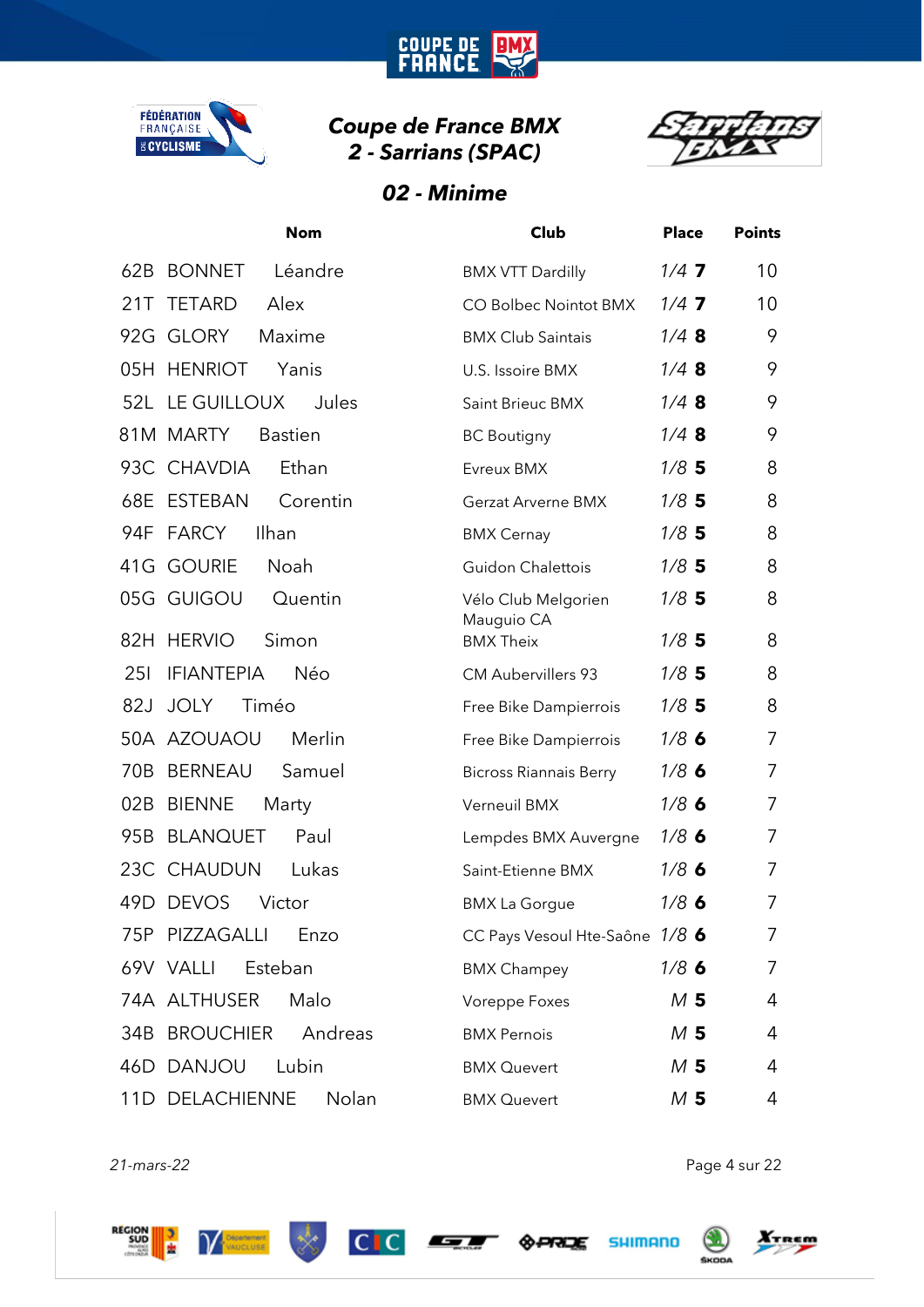

**COUPE DE<br>FRANCE** 



#### *02 - Minime*

|     | <b>Nom</b>                   | Club                                | <b>Place</b>   | <b>Points</b>  |
|-----|------------------------------|-------------------------------------|----------------|----------------|
|     | <b>68D DUBOIS</b><br>Clément | Azay BMX Club                       | M <sub>5</sub> | 4              |
|     | 71G GERARD<br><b>Bastien</b> | BMX Sucy 94                         | M <sub>5</sub> | 4              |
| 12J | <b>JOURDY</b><br>Thiméo      | Saint-Etienne BMX                   | M <sub>5</sub> | 4              |
|     | 42L LAC<br>Dorian            | Lempdes BMX Auvergne                | M <sub>5</sub> | 4              |
|     | 21M MAUTALENT<br>Nathael     | <b>CC Du Blavet</b>                 | M <sub>5</sub> | 4              |
|     | 08R RAUJOL<br>Mathias        | <b>Soues Omnisport BMX</b>          | M <sub>5</sub> | 4              |
| 88S | SALMON<br>Maxime             | <b>BMX Club Ste Victoire</b>        | M <sub>5</sub> | 4              |
|     | 33T TONGNIVI<br>Dorian       | Evreux BMX                          | M <sub>5</sub> | 4              |
| 14B | BACH<br>Dywan                | <b>EC Tarascon</b>                  | $M$ 6          | 3              |
| 98B | <b>BARANSKI</b><br>Raphael   | Stade Bordelais BMX                 | $M$ 6          | 3              |
| 58B | BUTHIAUX<br>Roméo            | <b>BMX Besançon</b>                 | $M$ 6          | 3              |
|     | 21C CARDIN BOWLEY<br>Arthur  | <b>AST BMX Race</b>                 | $M$ 6          | 3              |
|     | 78C CHALUMEAU<br>Adam        | <b>BMX Besançon</b>                 | $M$ 6          | 3              |
|     | 16H HEITZ<br>Antoine         | <b>BMX VTT Limonest</b>             | $M$ 6          | 3              |
| 631 | <b>IGLESIAS</b><br>Pablo     | <b>BMX Les Clayes s/s Bois</b>      | $M$ 6          | 3              |
|     | 51M MANZINALI<br>Louka       | <b>BMX Besançon</b>                 | $M$ 6          | 3              |
|     | 48M MOUGIN<br>Gabin          | CC Pays Vesoul Hte-Saône            | $M$ 6          | 3              |
|     | 210 ORJAS<br>Nolan           | <b>BMX VTT Dardilly</b>             | $M$ 6          | 3              |
|     | 34R ROTY<br>Artus            | VC Roubaix Lille Métropole          | $M$ 6          | 3              |
|     | 31V VILLEMONT<br>Enzo        | <b>BMX Les Clayes s/s Bois</b>      | M 6            | 3              |
|     | 80B BENETEAU<br>Simon        | <b>BMX Club La Roche sur</b><br>Yon | M <sub>7</sub> | 2              |
|     | 38B BOUSSAC<br>Mathys        | <b>Blagnac BMX</b>                  | M <sub>7</sub> | 2              |
|     | 40C CHAHEN<br>Ewen           | <b>BMX Quevert</b>                  | M <sub>7</sub> | 2              |
|     | 25C CHAMPMARTIN<br>Trevys    | Annecy BMX Club                     | M <sub>7</sub> | 2              |
|     | 82C CHARRIER<br>Mickael      | BMX Club La Roche sur<br>Yon        | M 7            | 2              |
|     | 43G GOBE<br><b>Ilann</b>     | <b>BMX Quevert</b>                  | M <sub>7</sub> | $\overline{2}$ |

*21-mars-22* Page 5 sur 22











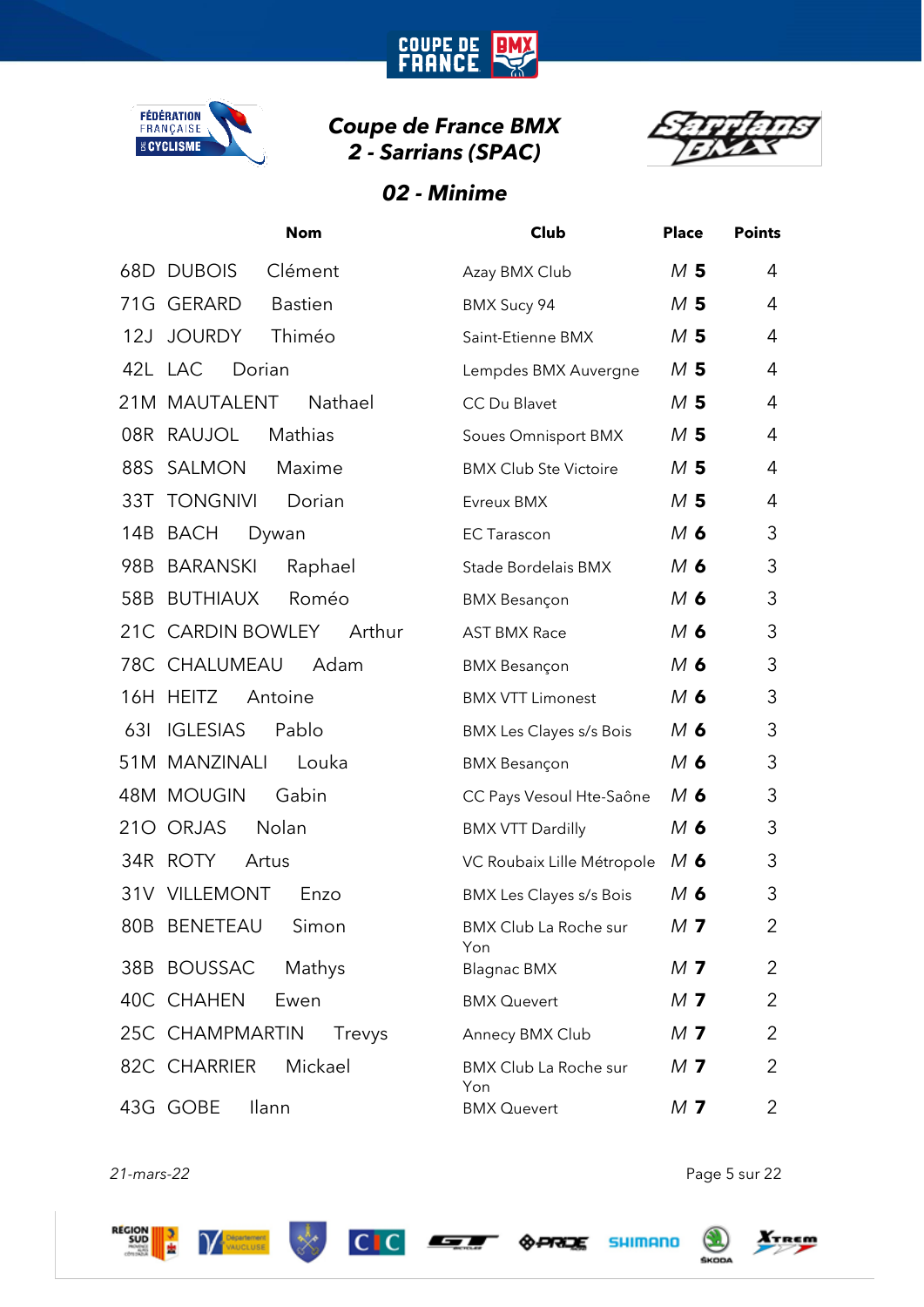

**COUPE DE<br>FRANCE** 

**BM** 



#### *02 - Minime*

|                      | <b>Nom</b>   |        | Club                    | <b>Place</b>   | <b>Points</b>  |
|----------------------|--------------|--------|-------------------------|----------------|----------------|
| 88G GRAND            | Thimoté      |        | <b>BMX VTT Limonest</b> | M <sub>7</sub> | 2              |
| <b>77L LAMOLIE</b>   | Kenly        |        | Stade Bordelais BMX     | M 7            | 2              |
| 25L LETOURNOUX       | Maël         |        | Bi Club Chapellois      | M 7            | $\overline{2}$ |
| 37M MORAND           | Valentin     |        | Saint-Etienne BMX       | M <sub>7</sub> | $\overline{2}$ |
| 07R RETORE           | Thibaut      |        | U.V. Angerienne         | M <sub>7</sub> | 2              |
| 853 RODRIGUEZ        | Jan          |        | Espagne                 | M <sub>7</sub> | 2              |
| 34D DELEAU           | Corentin     |        | Saint-Etienne BMX       | $M$ 8          | 1              |
| 70D DESHORS          | <b>Nolan</b> |        | U.S. Issoire BMX        | $M$ 8          | 1              |
| 38G GENTIL SZYMCZAK  |              | Thomas | <b>AST BMX Race</b>     | $M$ 8          | 1              |
| 758 PARDO GONGORA    |              | Mauro  | Espagne                 | $M$ 8          | 1              |
| <b>77T TROUSSIER</b> | Eliott       |        | Bi Club Chapellois      | $M$ 8          |                |













q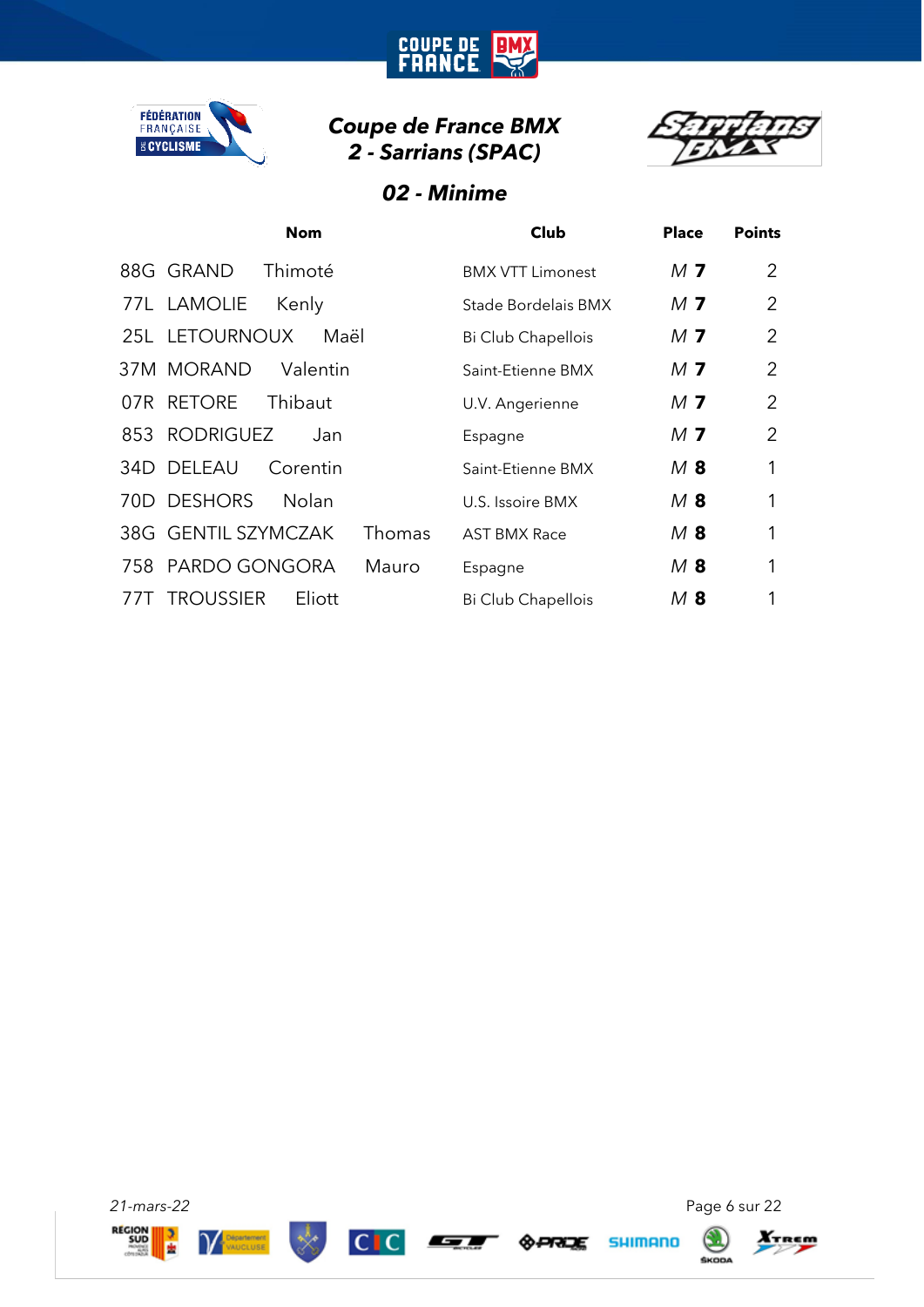

**COUPE DE<br>FRANCE** 

**IBM** 



#### *03 - Femme 17+*

|     | <b>Nom</b>                        | Club                                   | <b>Place</b>   | <b>Points</b> |
|-----|-----------------------------------|----------------------------------------|----------------|---------------|
|     | 37L LACOSTE<br>Lucie              | <b>Bicross Club Denguin</b>            | 1              | 26            |
| 385 | <b>VAN TIGGEL</b><br>Bo           | Belgique                               | $\mathbf{2}$   | 22            |
| 51U | <b>URBANI</b><br>Malaury          | <b>BMX Club Sarrians</b>               | 3              | 19            |
| 91E | <b>ERNOTTE</b><br>Salome          | VS de Rhuys                            | 4              | 17            |
| 24H | <b>HOUIN</b><br>Maureen           | Annecy BMX Club                        | 5              | 16            |
| 66F | <b>FONTAINE</b><br>Camille        | CC Villeneuve St Germain<br>Soiss      | 6              | 15            |
| 661 | <b>ESCAYOLA MARCET</b><br>Queralt | Espagne                                | 7              | 14            |
| 02R | <b>ROSNET</b><br>Charlotte        | Stade Bordelais BMX                    | 8              | 13            |
|     | 97A AMIOT<br>Mana                 | Saint Brieuc BMX                       | $1/2$ 5        | 12            |
|     | 41L LE DREFF<br>Aziliz            | CC Du Blavet                           | $1/2$ 5        | 12            |
|     | 11M MEJEAN<br>Amélie              | Montélimar BMX Racing                  | $1/2$ 6        | 11            |
| 53S | SAUZET<br>Clara                   | <b>BMX Club Les Pennes</b><br>Mirabeau | $1/2$ 6        | 11            |
|     | 41L LOLLIER<br>Margaux            | <b>BMX Strasbourg</b>                  | $1/2$ 7        | 10            |
| 43S | <b>STRINI</b><br>Carla            | Beynost BMX La Cotière                 | $1/2$ 7        | 10            |
|     | 57C CELDRAN<br>Camille            | Saint-Etienne BMX                      | $1/2$ 8        | 9             |
| 79R | RENAUT<br>Esther                  | <b>BMX Club La Chevroliere</b>         | $1/2$ 8        | 9             |
| 85B | <b>BARDEY</b><br>Léa              | Baume les Dames BMX                    | $1/4$ 5        | 8             |
|     | 53G GAND<br>Anaïs                 | VC Massy Palaiseau BC                  | $1/4$ 5        | 8             |
| 64P | <b>PRAUD</b><br>Anne              | <b>BMX Club Sarrians</b>               | $1/4$ 5        | 8             |
|     | 24S SIHAMMOU<br>Sara              | Machecoul BMX Club                     | $1/4$ 5        | 8             |
|     | 70A ALLARD<br>Marie               | U.V. Angerienne                        | M <sub>5</sub> | 4             |
|     | 27B BUCAILLE<br>Coraline          | <b>BC Messigny et Vantoux</b>          | M 5            | 4             |
|     | 73D DELPEUT VELLARD<br>Charlotte  | BMX Club de Limoges                    | M 5            | 4             |
| 617 | <b>PATTHEY</b><br>Chloé           | Suisse                                 | M <sub>5</sub> | 4             |
|     | 51R ROUGELET<br>Alyssa            | <b>BMX Cernay</b>                      | M <sub>5</sub> | 4             |
|     | 67C COLAISSEAU<br>Zoe             | Cholet BMX                             | $M$ 6          | 3             |

*21-mars-22* Page 7 sur 22











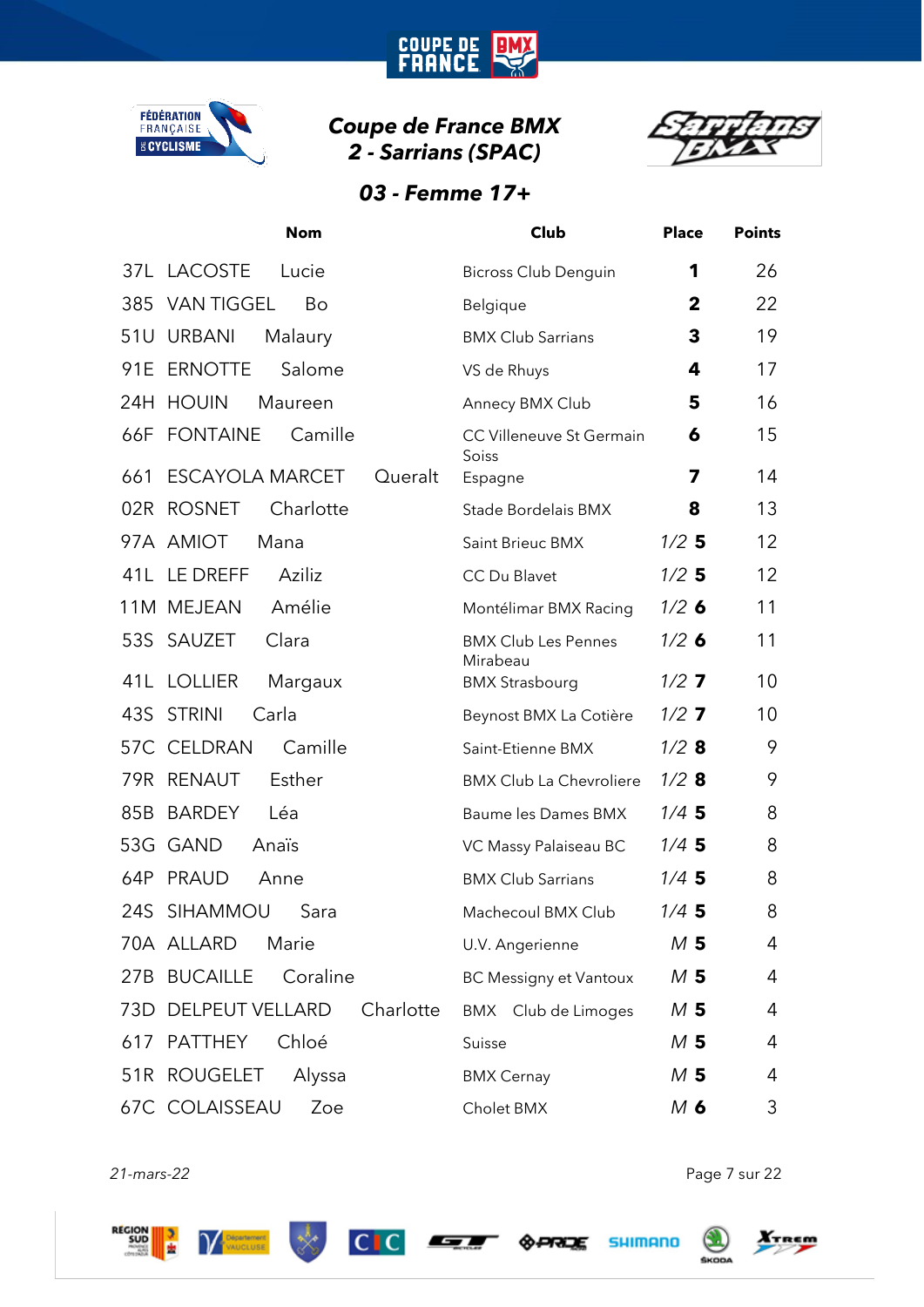





#### *03 - Femme 17+*

|       | <b>Nom</b>              |       | Club                     | <b>Place</b>   | <b>Points</b> |
|-------|-------------------------|-------|--------------------------|----------------|---------------|
|       | 574 GARRIDO GOMZALEZ    | Janna | Espagne                  | M 6            | 3             |
|       | 32L LEGER<br>Morgane    |       | CO Bolbec Nointot BMX    | M 6            | 3             |
| 54P   | PILARD<br>Lou           |       | VS de Rhuys              | M 6            | 3             |
|       | 21S SEUX<br>Marion      |       | <b>BMX Speed Racing</b>  | M 6            | 3             |
|       | 77M MARTINEZ<br>Morgane |       | <b>BMX Pernois</b>       | M <sub>7</sub> | 2             |
|       | 34M MATUSZAK<br>Camille |       | CC Pays Vesoul Hte-Saône | M <sub>7</sub> | 2             |
| 84R l | Elora<br><b>ROTON</b>   |       | Paspor 2.0               | M 7            | 2             |

*21-mars-22* Page 8 sur 22













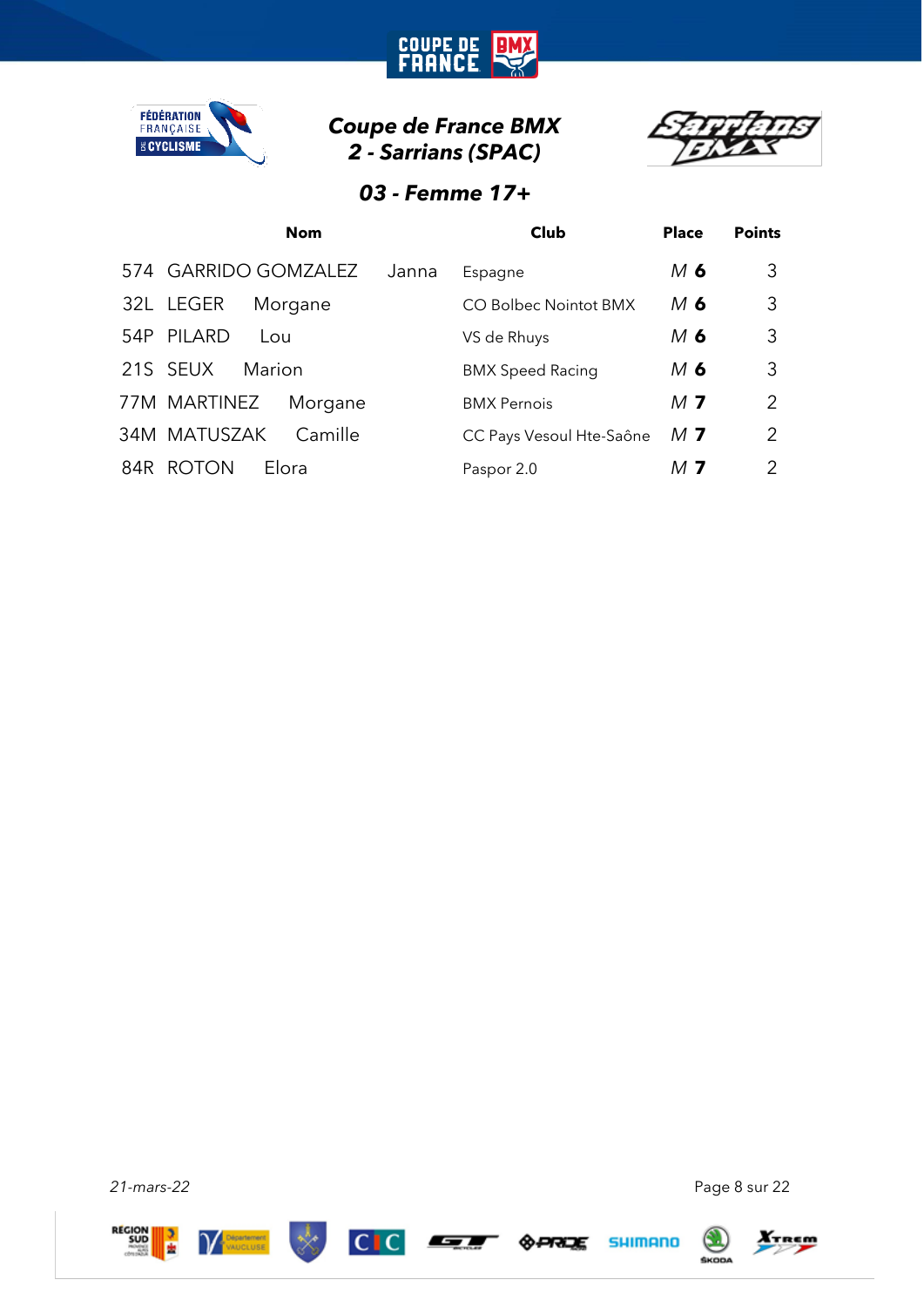

**COUPE DE<br>FRANCE** 

**BM** 



## *04 - Homme 17/24*

|                 | <b>Nom</b>                         | Club                               | <b>Place</b> | <b>Points</b>     |
|-----------------|------------------------------------|------------------------------------|--------------|-------------------|
|                 | 42L LE BORGNE<br>Logan             | Locmaria BMX                       | 1            | 30                |
|                 | 10L LAMBERT<br><b>Baptiste</b>     | <b>BMX Club Sarrians</b>           | $\mathbf{2}$ | 26                |
| 91P             | PENEL<br>Scotty                    | Medoc BMX                          | 3            | 23                |
| 41D             | <b>DOS REIS</b><br>Leandro         | <b>BMX Tregueux C. d'Armor</b>     | 4            | 21                |
|                 | 42R ROIROI<br>Théo                 | VC Massy Palaiseau BC              | 5            | 20                |
|                 | 47M MOREAUX<br><b>Baptiste</b>     | <b>BMX Besançon</b>                | 6            | 19                |
|                 | 79G GAMA<br>Adrien                 | <b>Gerzat Arverne BMX</b>          | 7            | 18                |
|                 | 55G GIRAULT<br>Hugo                | <b>BMX VTT Dardilly</b>            | 8            | 17                |
| 91D             | <b>DELHOME</b><br>Quentin          | Lourdes VTT                        | $1/2$ 5      | 16                |
|                 | 23T THIZY<br>Hugo                  | <b>BMX VTT Dardilly</b>            | $1/2$ 5      | 16                |
|                 | 63G GALIC<br>Lenny                 | Hennebont BMX                      | $1/2$ 6      | 15                |
| 11P             | <b>PALIDE</b><br>Theo              | <b>BMX Savenay</b>                 | $1/2$ 6      | 15                |
|                 | 41F FORGE<br>Lucas                 | BMX Club de Limoges                | $1/2$ 7      | 14                |
|                 | 68H HERTZOG<br>Thibault            | <b>BMX Club Sarrians</b>           | $1/2$ 7      | 14                |
| 31B             | <b>BERNARD</b><br>Killian          | BMX Club La Roche sur              | $1/2$ 8      | 13                |
| 65D             | <b>DIEU</b><br>Rémi                | Yon<br><b>BMX</b> de Saint Quentin | $1/2$ 8      | 13                |
| 69B             | <b>BOUTONNET</b><br><b>Bastien</b> | BMX Sucy 94                        | $1/4$ 5      | 12                |
| 30 <sub>D</sub> | <b>DEBRIS</b><br>Tristan           | Pau BMX Club Aquitaine             | $1/4$ 5      | 12                |
| 86P             | <b>PRIGENT</b><br><b>Baptiste</b>  | BMX Tregueux C. d'Armor 1/4 5      |              | $12 \overline{ }$ |
| 51R             | <b>RIUS</b><br>Antoine             | <b>BMX VTT Dardilly</b>            | $1/4$ 5      | 12                |
| 61B             | <b>BRUESSE</b><br>Joris            | <b>BMX VTT Limonest</b>            | 1/46         | 11                |
|                 | 58C CORDIER<br>Nolan               | Voisins BMX Club                   | $1/4$ 6      | 11                |
|                 | Alexandre<br>70G GAMET             | CC Pays Vesoul Hte-Saône 1/4 6     |              | 11                |
|                 | 88S SEITE<br>Mattéo                | Fouillouse BMX                     | $1/4$ 6      | 11                |
|                 | 53B BOUDIGUES<br>Nathan            | Canejan BMX Club                   | $1/4$ 7      | 10                |
|                 | 13C CABADO DUMUR<br>Julian         | CO Bolbec Nointot BMX              | $1/4$ 7      | 10                |

*21-mars-22* Page 9 sur 22











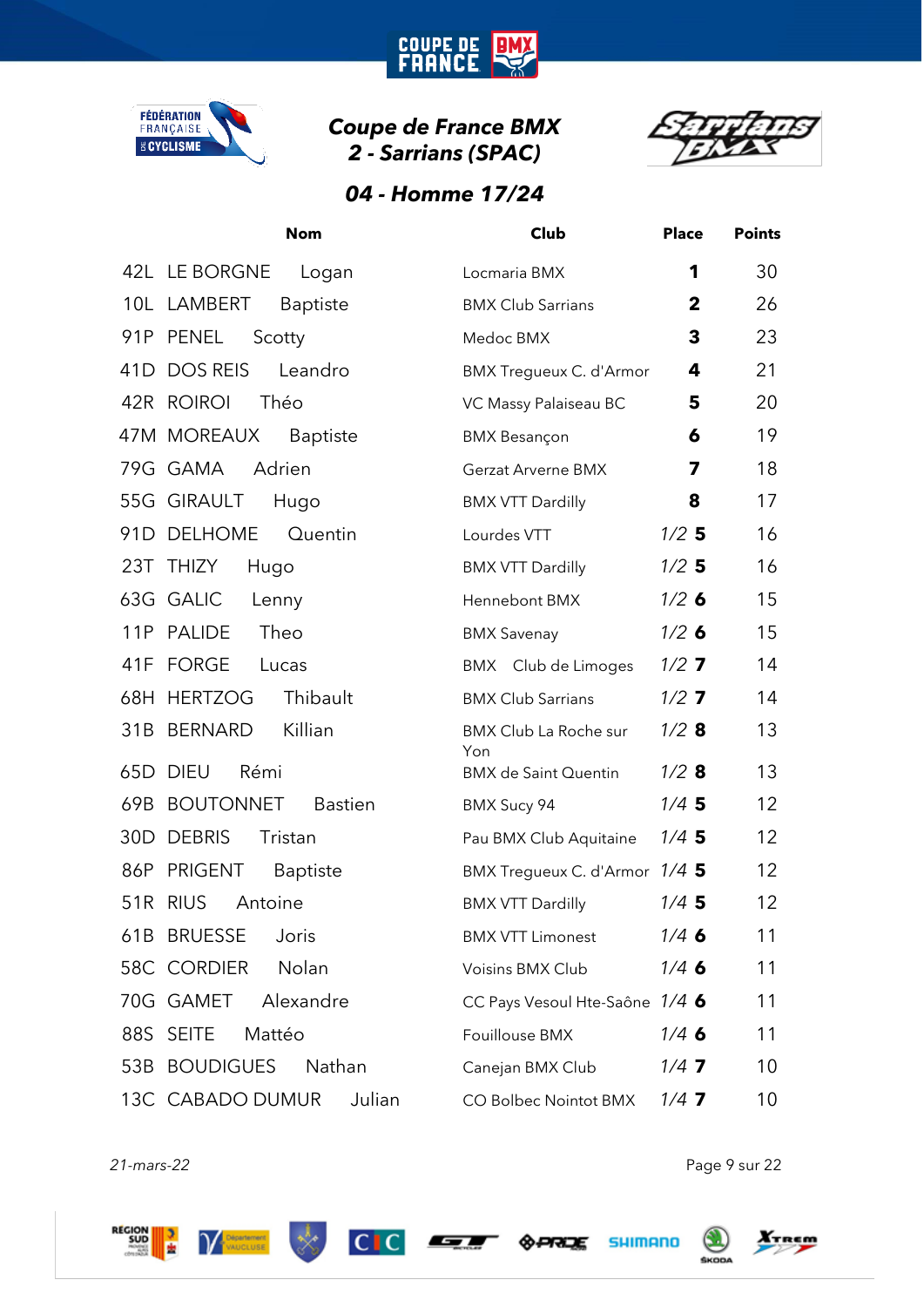

**COUPE DE<br>FRANCE** 

**BM** 



### *04 - Homme 17/24*

|     | <b>Nom</b>                        | Club                         | <b>Place</b>   | <b>Points</b> |
|-----|-----------------------------------|------------------------------|----------------|---------------|
|     | 43H HENRIO<br>Maxence             | VS de Rhuys                  | $1/4$ 7        | 10            |
| 26  | <b>WALTER</b><br>Lucas            | <b>BMX Club Joué L Tours</b> | $1/4$ 7        | 10            |
|     | <b>30C CASANOVAS</b><br>Florimond | <b>BMX Club Ste Victoire</b> | 1/48           | 9             |
|     | 21D DURANTE<br>Axel               | <b>BMX Club Cournon</b>      | 1/48           | 9             |
|     | 80L LICHTENAUER<br>Théo           | U.S. Issoire BMX             | 1/48           | 9             |
|     | 33S SENECAL<br>Hugo               | Evreux BMX                   | 1/48           | 9             |
| 56B | BALLESTRA<br>Vito                 | <b>Gerzat Arverne BMX</b>    | $1/8$ 5        | 8             |
|     | 74B BRESSON<br>Axel               | <b>AC Damparis Tavaux</b>    | $1/8$ 5        | 8             |
|     | 31C CRAVERO<br>Gabriel            | <b>BMX Pernois</b>           | $1/8$ 5        | 8             |
|     | 96D DAMBLON<br>Axel               | <b>BMX Ghostriders</b>       | $1/8$ 5        | 8             |
|     | 39D DEHOORNE<br>Maxime            | Estrées BMX                  | $1/8$ 5        | 8             |
|     | 65G GUEGAN<br>Enzo                | Hennebont BMX                | $1/8$ 5        | 8             |
|     | 19L LEBRANCHU<br>Elowan           | Lempdes BMX Auvergne         | $1/8$ 5        | 8             |
|     | 96V VATRAN<br>Kylian              | Stade Bordelais BMX          | $1/8$ 5        | 8             |
|     | 74A ADAM<br>Antoine               | A. V. Beaulieu Mandeure      | $1/8$ 6        | 7             |
|     | <b>67B BOURGIN</b><br>Jules       | Fouillouse BMX               | $1/8$ 6        | 7             |
|     | 93C CERISIER<br>Alix              | <b>Gerzat Arverne BMX</b>    | $1/8$ 6        | 7             |
|     | 97D DELEMONT<br>Ylan              | Montmélian BMX               | $1/8$ 6        | 7             |
|     | 42D DESJACQUES<br>Léo             | Beaune BMX                   | $1/8$ 6        | 7             |
|     | 50F FELIX<br>Lucas                | Calais BMX                   | $1/8$ 6        | 7             |
|     | 68M MONFORT Killian               | VS de Rhuys                  | $1/8$ 6        | 7             |
|     | 92S SIORAT<br>Louan               | Bike Academy S.A.C           | 1/86           | 7             |
|     | 26A AUGER<br>Thomas               | <b>BC Castelroussin</b>      | M <sub>5</sub> | 4             |
| 19B | BAMBA<br>Adrien                   | Val BMX                      | M <sub>5</sub> | 4             |
| 82B | Killian<br><b>BICHAUD</b>         | Beynost BMX La Cotière       | M <sub>5</sub> | 4             |
| 96B | <b>BONOMI</b><br>Benjamin         | Caen BMX                     | M <sub>5</sub> | 4             |

*21-mars-22* Page 10 sur 22











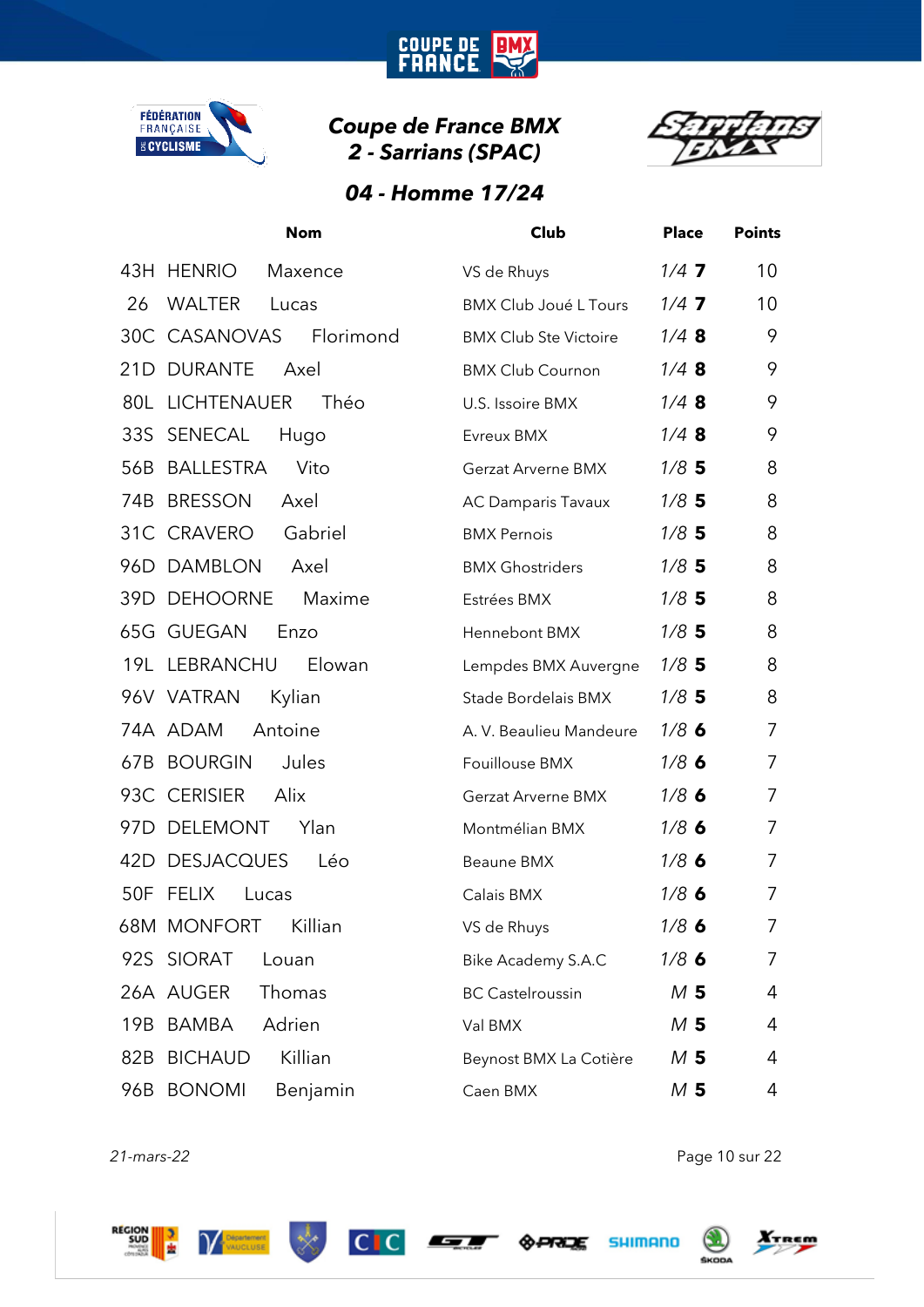

**COUPE DE<br>FRANCE** 

**BM** 



#### *04 - Homme 17/24*

|     | <b>Nom</b>                  | Club                         | <b>Place</b>   | <b>Points</b> |
|-----|-----------------------------|------------------------------|----------------|---------------|
|     | 87C CATTET<br>Jules         | <b>BMX Cernay</b>            | M <sub>5</sub> | 4             |
|     | 05C CHAILLOT<br>Samuel      | BMX Club La Roche sur<br>Yon | M <sub>5</sub> | 4             |
| 67D | <b>DUPONT</b><br>Alan       | <b>BMX Club Frontignan</b>   | M <sub>5</sub> | 4             |
|     | 65G GAUDET<br>Enzo          | <b>BMX Club de Vallet</b>    | M <sub>5</sub> | 4             |
|     | 58G GEISSE<br>Charles       | B.C. St Paul 3 Châteaux      | M 5            | 4             |
|     | 500 OSSANT<br>John          | Cholet BMX                   | M <sub>5</sub> | 4             |
| 47S | SZYMCZAK<br>Calvin          | Union BMX du Roannais        | M <sub>5</sub> | 4             |
|     | 16V VACHE<br>Enzo           | <b>BMX Pernois</b>           | M <sub>5</sub> | 4             |
|     | 94C CHAUDOUARD<br>Enzo      | BMX Club de Limoges          | M 6            | 3             |
|     | 09G GARNIER<br>Kilian       | St Avertin Sports BMX        | M 6            | 3             |
|     | 86L LE BRUN<br>Pierre       | Verneuil BMX                 | $M$ 6          | 3             |
|     | 43L LEPINE<br>Simon         | NOS BMX Club Nozay           | $M$ 6          | 3             |
|     | 26L LOLLIER<br>Ugo          | <b>BMX Strasbourg</b>        | $M$ 6          | 3             |
|     | 24L LUCRY<br>Loris          | Estrées BMX                  | $M$ 6          | 3             |
|     | 95M MUNSCH DEMESY<br>Kilian | CC Pays Vesoul Hte-Saône     | M 6            | 3             |
| 66P | Nathan<br><b>PETIT</b>      | Nord BMX Club                | $M$ 6          | 3             |
| 71P | POINTEAU<br>Hugo            | Pégase BMX                   | $M$ 6          | 3             |
| 110 | PONZ PEREZ<br>Lizer         | Espagne                      | $M$ 6          | 3             |
|     | 26R RICHARD<br>Jules        | Bi Club Chapellois           | M 6            | 3             |
| 10R | RUIZ<br>Antoine             | <b>BMX Mours Romans</b>      | M 6            | 3             |
|     | Nathan<br>99A ALBOUY        | <b>BCC Campsas</b>           | M <sub>7</sub> | 2             |
|     | 485 CEPEDA MARCEN<br>Nestor | Espagne                      | M <sub>7</sub> | 2             |
|     | 26C CHAFFIOTTE<br>Yann      | <b>BMX VTT Dardilly</b>      | M <sub>7</sub> | 2             |
|     | 44C COQUARD<br>Jules        | <b>BMX Besançon</b>          | M <sub>7</sub> | 2             |
|     | 14D DESPRES<br>Telo         | Saint Brieuc BMX             | M <sub>7</sub> | 2             |
|     | 95G GUIRAUD<br>Mario        | <b>BMX Club Ste Victoire</b> | M 7            | 2             |

*21-mars-22* Page 11 sur 22











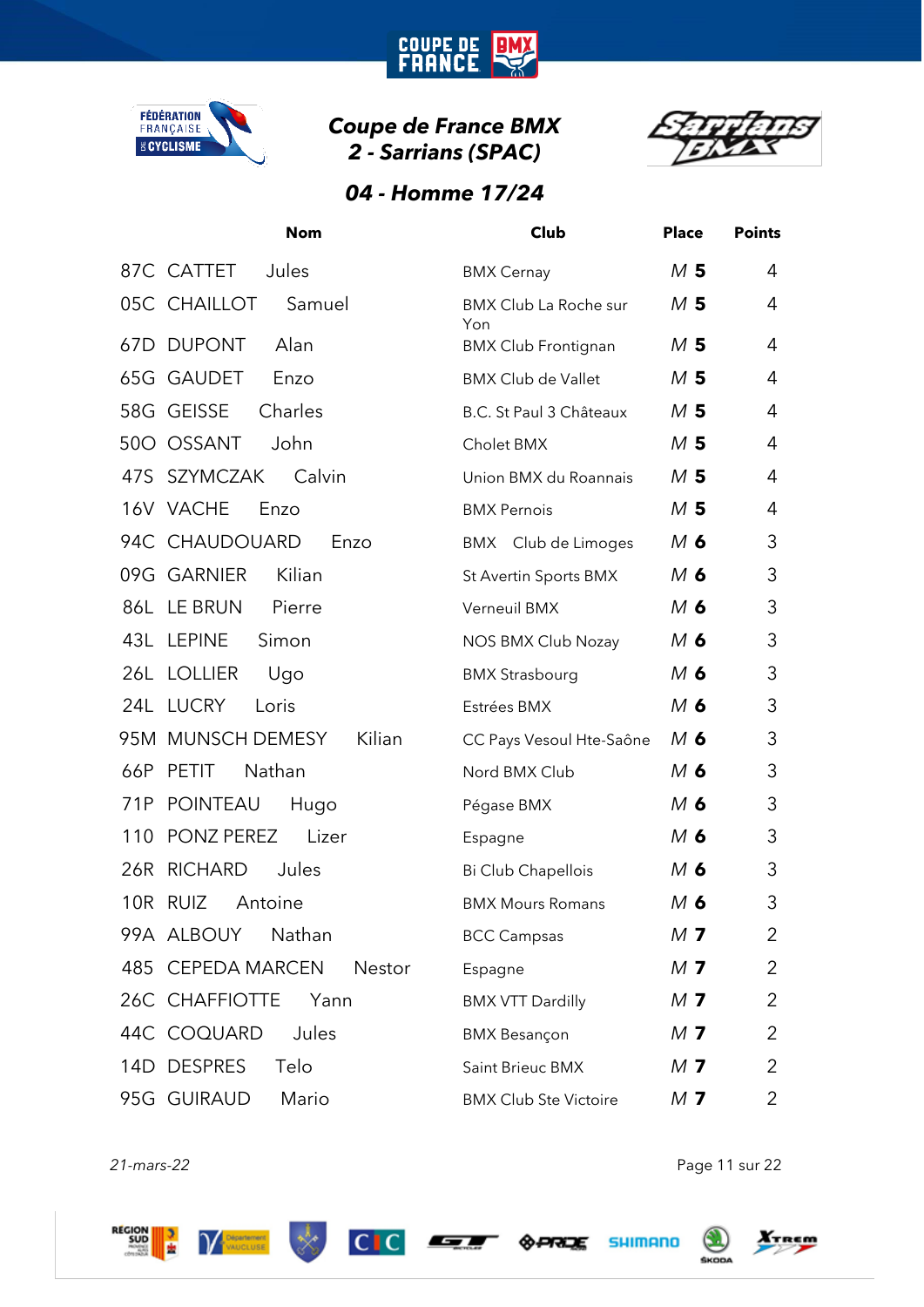





#### *04 - Homme 17/24*

|     | <b>Nom</b>                                    | Club                          | <b>Place</b>   | <b>Points</b>  |
|-----|-----------------------------------------------|-------------------------------|----------------|----------------|
|     | 16H HUBERT<br>Romain                          | Machecoul BMX Club            | M <sub>7</sub> | 2              |
|     | 39P PAIN<br>Jules                             | Section Race BMX              | M <sub>7</sub> | $\overline{2}$ |
|     | 09R RECOURAS MASSAQUANT Hugo BMX Mours Romans |                               | M <sub>7</sub> | 2              |
|     | 16R ROUTA<br>Yanis                            | Stade Montois BMX             | M 7            | $\overline{2}$ |
|     | 64S SIORAT<br>Loïc                            | Bike Academy S.A.C            | M <sub>7</sub> | $\overline{2}$ |
|     | 24B BODINIER<br>Teddy                         | BMX Club Joué L Tours         | $M$ 8          | 1              |
|     | 84G GROS DELEGLISE<br>Guerlain                | Montmélian BMX                | $M$ 8          | 1              |
|     | 57M MOUDAR<br>Thibault                        | BMX Club Joué L Tours         | $M$ 8          | 1              |
| 52P | <b>PERENON</b><br>Valentin                    | Montmélian BMX                | $M$ 8          | 1              |
|     | 26R ROBERT<br>Romain                          | <b>BMX Compiègne Clairoix</b> | $M$ 8          | 1              |

*21-mars-22* Page 12 sur 22











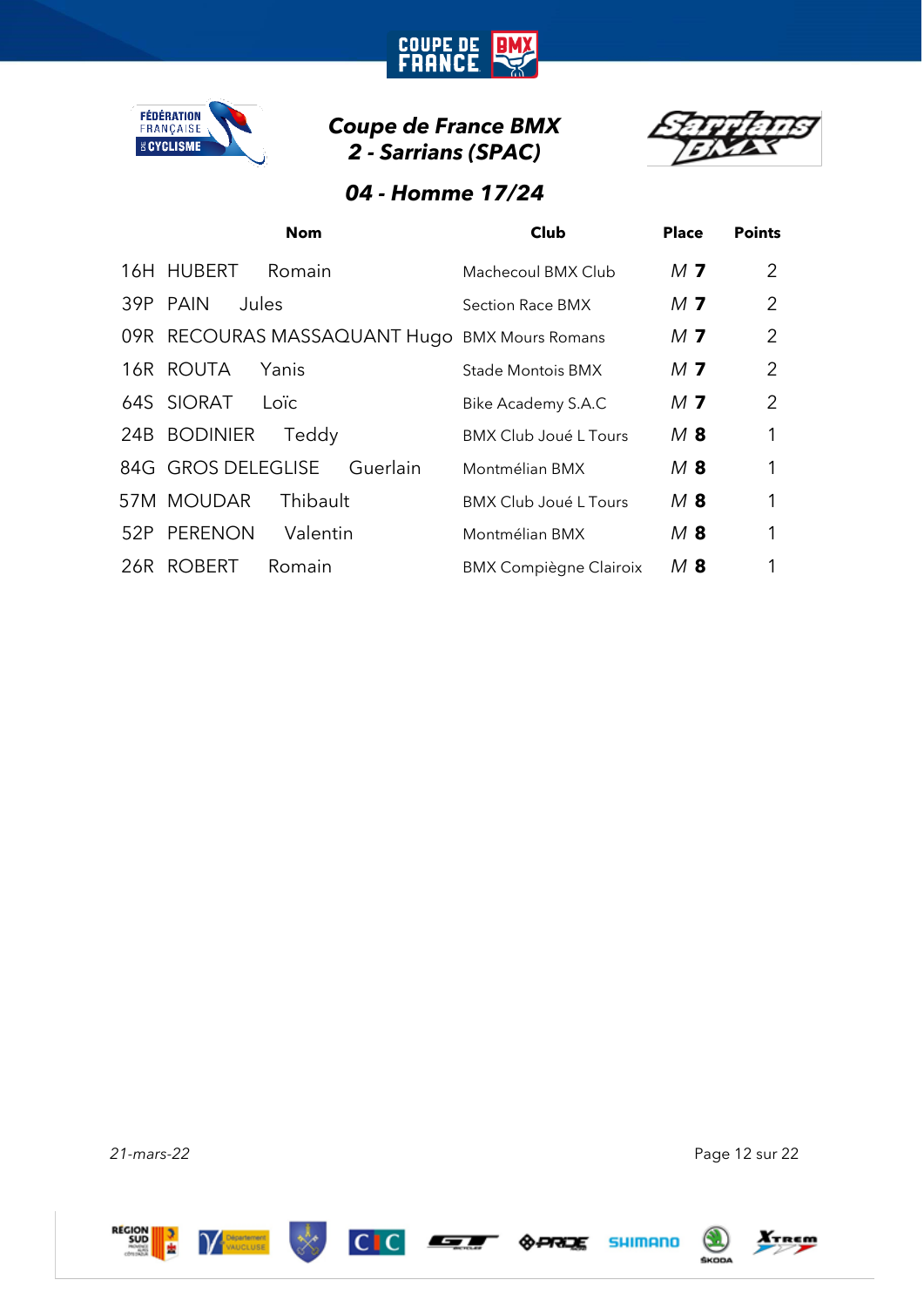

**COUPE DE<br>FRANCE** 

**BM** 



### *05 - Homme 25/29*

|     | <b>Nom</b>                     | Club                              | <b>Place</b>   | <b>Points</b>     |
|-----|--------------------------------|-----------------------------------|----------------|-------------------|
|     | <b>64R RICOURE</b><br>Jonathan | Vitrolles Vélo Club BMX           | 1              | 26                |
|     | 72C CRET<br>Loris              | <b>BMX Grenoble Isère</b>         | $\mathbf{2}$   | 22                |
|     | 61L LE CLAINCHE<br>Romain      | Saint Nazaire BMX Club            | 3              | 19                |
|     | 85L LEVAY<br>Mael              | <b>BMX Quevert</b>                | 4              | 17                |
|     | 64D DUPONT<br>Thibault         | Beynost BMX La Cotière            | 5              | 16                |
| 71F | FANOHORA<br>Teddy              | VC Massy Palaiseau BC             | 6              | 15                |
|     | 49M MARCHAND<br>Kevin          | <b>UCS Anglet</b>                 | 7              | 14                |
|     | 40L LAPERT<br>Kévin            | <b>Blagnac BMX</b>                | 8              | 13                |
|     | 57D DORVAL<br>Tom              | Bi Club Chapellois                | $1/2$ 5        | $12 \overline{ }$ |
| 30P | PIECZANOWSKY<br><b>Nicolas</b> | <b>BMX Club Orcines</b>           | $1/2$ 5        | 12                |
|     | 76C CUPERS<br>Alexis           | <b>BMX La Gorgue</b>              | $1/2$ 6        | 11                |
|     | 20D DAGUERRE<br>Alexandre      | <b>UCS Anglet</b>                 | $1/2$ 6        | 11                |
| 44J | JARRY<br>Pierre                | <b>ASC BMX Chantepie</b>          | $1/2$ 7        | 10                |
| 11L | LUKIE<br>Julien                | Montmélian BMX                    | $1/2$ 7        | 10                |
|     | 77B BADIN LOPEZ<br>Alexandre   | <b>BMX VTT Limonest</b>           | $1/2$ 8        | 9                 |
|     | 82S SALEM<br>Laurent           | <b>BMX Bailleul sur Therain</b>   | $1/2$ 8        | 9                 |
|     | 39A ANDRE<br>Cyril             | <b>BMX Club Cavaillon</b>         | $1/4$ 5        | 8                 |
|     | 74C CASANOVA<br>Mickaël        | CO Bolbec Nointot BMX             | $1/4$ 5        | 8                 |
|     | 41K KREA<br>Théo               | <b>BMX Besançon</b>               | $1/4$ 5        | 8                 |
|     | 73R ROUSSEAU<br>Yann           | Pau BMX Club Aquitaine            | $1/4$ 5        | 8                 |
|     | 89C CLERT Alexis               | Luc BMX                           | M <sub>5</sub> | 4                 |
|     | 41D DUCASSE<br>Axel            | Bicross Club Barbazan Debat $M$ 5 |                | 4                 |
|     | 50E EGREMY<br>Jordan           | A. V. Beaulieu Mandeure           | M <sub>5</sub> | 4                 |
| 40J | JAY<br>Jérémy                  | Stade Bordelais BMX               | M <sub>5</sub> | 4                 |
|     | 09R RONDOT<br>Benjamin         | <b>BMX Besançon</b>               | M <sub>5</sub> | 4                 |
|     | 95B BASCHOUX<br>Julien         | <b>Olivet Bicross</b>             | M <sub>6</sub> | 3                 |

*21-mars-22* Page 13 sur 22

**RÉGION**<br>SUD<br>CONSIDERED Ŀ









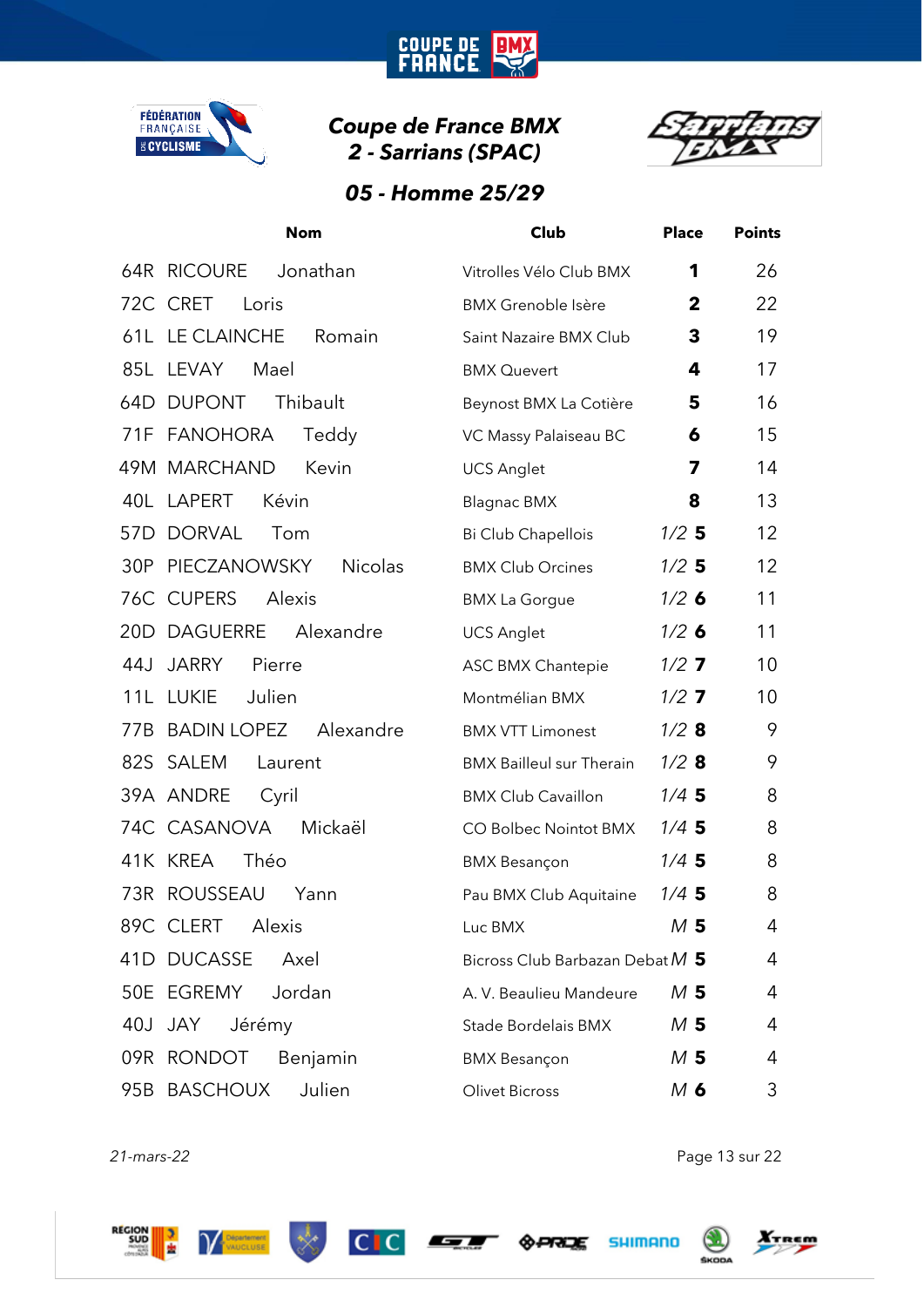





#### *05 - Homme 25/29*

| <b>Nom</b>                           | Club                        | <b>Place</b>   | <b>Points</b>  |
|--------------------------------------|-----------------------------|----------------|----------------|
| <b>BOISGARD</b><br>04B<br>Jason      | VS de Rhuys                 | M 6            | 3              |
| <b>JOULIN</b><br>Remi<br>01J         | U.V. Angerienne             | $M$ 6          | 3              |
| 62R ROUGY<br>Lucas                   | <b>BMX Club Sarrians</b>    | $M$ 6          | 3              |
| 02S SAULNIER<br>Alex                 | <b>BMX VTT Dardilly</b>     | $M$ 6          | 3              |
| 98C CHEVENNEMENT                     | Marien<br><b>BMX</b> Livron | M <sub>7</sub> | $\overline{2}$ |
| <b>DEMEY</b><br>Julien<br>13D        | Artigues Vélo Club          | M <sub>7</sub> | $\overline{2}$ |
| <b>RUFIN</b><br>Benjamin<br>07R      | <b>B.C. Avignon Angles</b>  | M <sub>7</sub> | 2              |
| Florian<br><b>BERTHOLOTTI</b><br>67B | <b>Bi Club Chapellois</b>   | $M$ 8          | 1              |

*21-mars-22* Page 14 sur 22

 $\bigcirc$ 









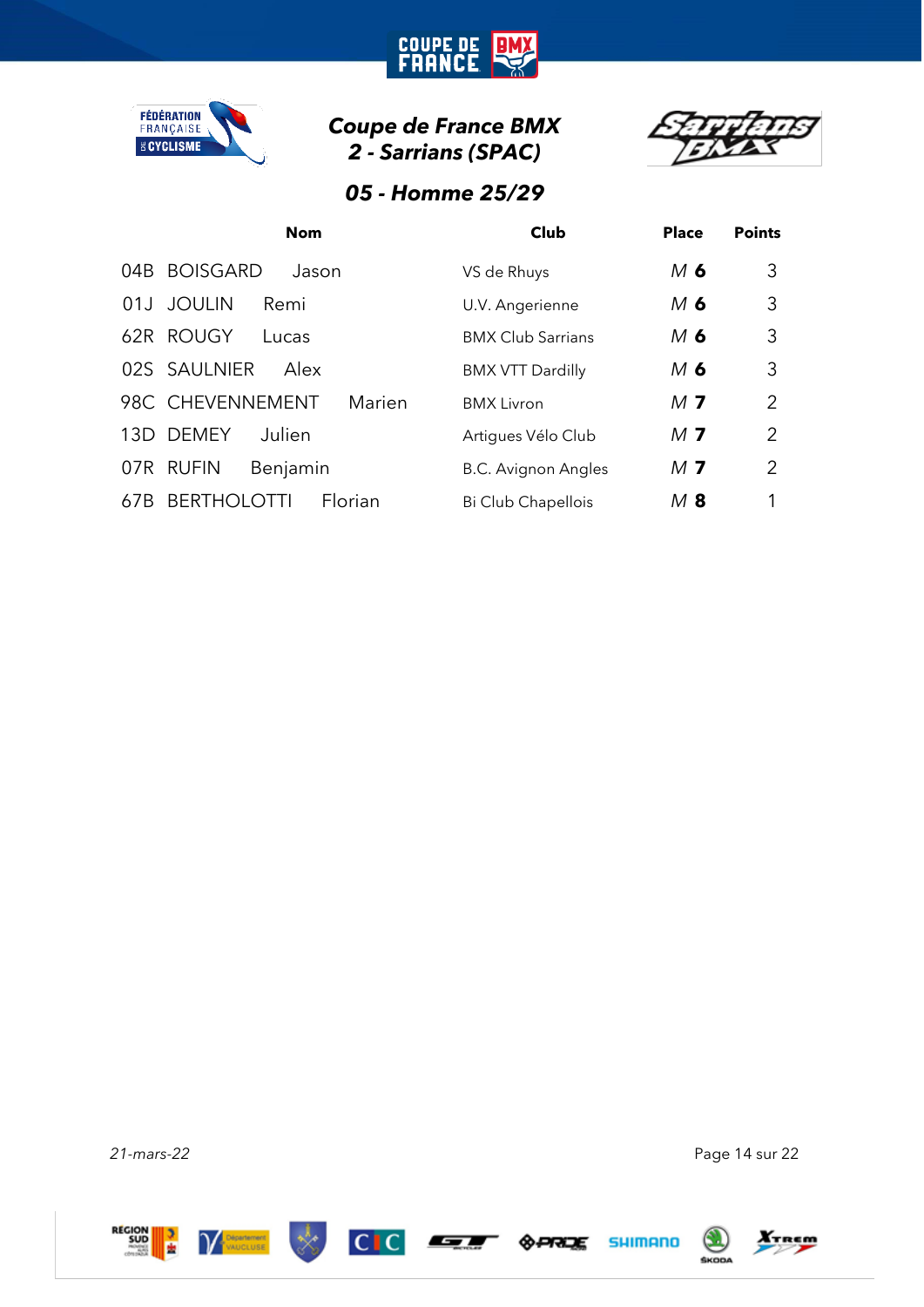

**COUPE DE<br>FRANCE** 

**BM** 



#### *06 - Homme 30+*

|                 | <b>Nom</b>                          | Club                         | <b>Place</b>    | <b>Points</b> |
|-----------------|-------------------------------------|------------------------------|-----------------|---------------|
| 94C             | Thibaud<br><b>CHAUVIN</b>           | Chabeuil BMX                 | 1               | 26            |
|                 | 15D DESPEAUX<br>Matthieu            | Stade Bordelais BMX          | $\mathbf{2}$    | 22            |
|                 | 34G GAILLARD<br>Charly              | CC Etupes Le Doubs           | 3               | 19            |
| 67D             | <b>DORVAL</b><br>Hugo               | <b>BMX Club Joué L Tours</b> | 4               | 17            |
| 98 <sub>D</sub> | <b>DUBOIS</b><br>Jérôme             | <b>BMX</b> de Saint Quentin  | 5               | 16            |
| 17D             | <b>DAVID</b><br>Dimitri             | BMX Club Roncq               | 6               | 15            |
| 45J             | JARRY<br>Hugo                       | <b>ASC BMX Chantepie</b>     | 7               | 14            |
|                 | 64L LUCAS<br>Clément                | <b>BMX Besançon</b>          | 8               | 13            |
|                 | 24F FRAPPESAUCE<br>Cédric           | B.C. St Paul 3 Châteaux      | $1/2$ 5         | 12            |
| 34S             | SINI<br>Benjamin                    | Bicross Club de Meyzieu      | $1/2$ 5         | 12            |
| 18B             | <b>BEGUE</b><br>Olivier             | Bi Club Chapellois           | $1/2$ 6         | 11            |
|                 | 51D DELORME<br>Jérémy               | <b>BMX Marcellinois</b>      | $1/2$ 6         | 11            |
|                 | 359 IZQUIERDO TELLO<br>Rafael       | Espagne                      | $1/2$ 7         | 10            |
|                 | 98M MONLEON<br>Alexandre            | <b>CM Aubervillers 93</b>    | $1/2$ 7         | 10            |
|                 | 01G GAGNU<br>Francky                | Machecoul BMX Club           | $1/2$ 8         | 9             |
|                 | 88N NARBONNE<br>Quentin             | <b>Section Race BMX</b>      | $1/2$ 8         | 9             |
| 51D             | <b>DUSSERRE</b><br>Jean Serge       | Montélimar BMX Racing        | $1/4$ 5         | 8             |
|                 | 78G GUENNET<br>Kévin                | <b>BC Castelroussin</b>      | $1/4$ 5         | 8             |
| 19L             | LE CANN<br>Mickaël                  | Voreppe Foxes                | $1/4$ 5         | 8             |
|                 | 65P PEPE<br>Thomas                  | <b>BMX Besançon</b>          | $1/4$ 5         | 8             |
|                 | 96D DAUNAS Mathieu                  | <b>BMX Breuillet</b>         | 1/46            | 7             |
|                 | 330 OLLIVIER<br>Benjamin            | BMX Club de Limoges          | 1/46            | 7             |
|                 | 34P PASQUET<br>Tristan              | <b>BMX Cornillon</b>         | 1/46            | 7             |
|                 | 38T TEAOTEA<br>Jeremy               | Locmaria BMX                 | 1/46            | 7             |
|                 | <b>65C CARPENTIER</b><br>Remy       | Locmaria BMX                 | $1/4$ 7         | 6             |
|                 | 88D DUCOS DE LAHITTE<br>Jean Renaud |                              | BMX Pernois 1/4 | 76            |

*21-mars-22* Page 15 sur 22











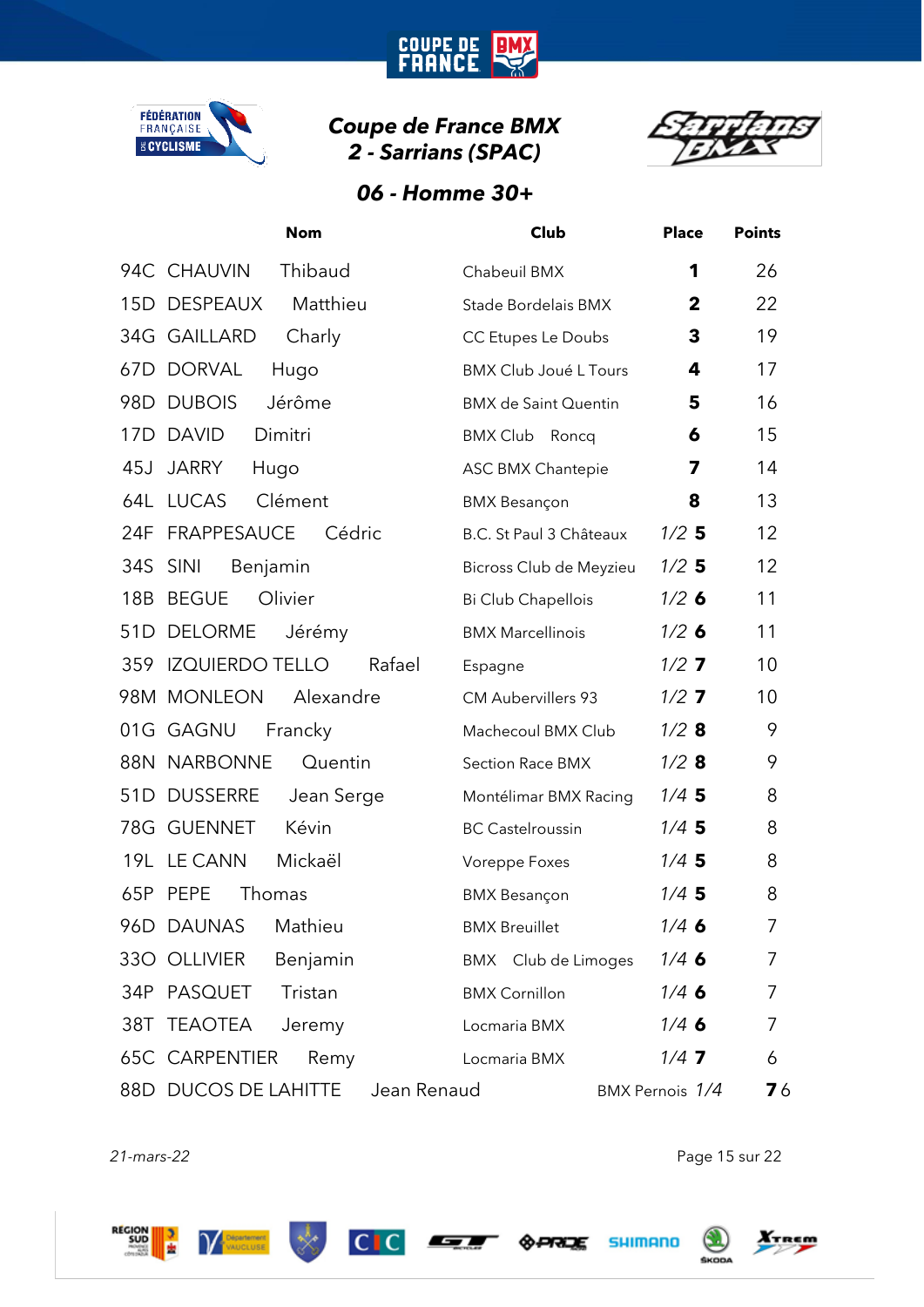

**COUPE DE<br>FRANCE** 



#### *06 - Homme 30+*

|                 | <b>Nom</b>                        | Club                                | <b>Place</b>   | <b>Points</b>  |
|-----------------|-----------------------------------|-------------------------------------|----------------|----------------|
|                 | 81G GERARD<br>Jonathan            | Union BMX du Roannais               | $1/4$ 7        | 6              |
|                 | 47L LAVIE<br><b>Bastien</b>       | BMX Sucy 94                         | $1/4$ 7        | 6              |
| 30 <sub>B</sub> | <b>BERNARD</b><br>Patrick         | <b>BMX Club Orcines</b>             | M <sub>5</sub> | 4              |
| 09B             | <b>BLANC</b><br><b>Steevie</b>    | Annecy BMX Club                     | M <sub>5</sub> | 4              |
|                 | 36C CAMPOS<br>Jimmy               | Stade Bordelais BMX                 | M <sub>5</sub> | 4              |
|                 | 38G GUEHENEUC<br>Pierre           | <b>ASC BMX Chantepie</b>            | M <sub>5</sub> | 4              |
| 01J             | <b>JEULAND</b><br>Benoit          | <b>BMX Pays de Vitré</b>            | M <sub>5</sub> | 4              |
|                 | 64M MELIN<br>Romain               | <b>BMX Organisation</b>             | M <sub>5</sub> | 4              |
|                 | 20V VILLENEUVE<br>Jimmy           | <b>Bicross de Mios</b>              | M <sub>5</sub> | 4              |
| 92B             | Mickaël<br><b>BOURSEAU</b>        | Bi Club Chapellois                  | M 6            | 3              |
| 77E             | <b>ETHALON</b><br>Damien          | CC Etupes Le Doubs                  | M <sub>6</sub> | 3              |
| 03F             | <b>FRIOCOURT</b><br>Kévin         | Annecy BMX Club                     | $M$ 6          | 3              |
|                 | 02H HAMARD<br>Fabien              | Artigues Vélo Club                  | $M$ 6          | 3              |
|                 | <b>48K KORSOUN</b><br>Cyril       | Cavignac BMX Club                   | $M$ 6          | 3              |
| 04L             | LAMBIN<br>Cyril                   | <b>BMX Cernay</b>                   | $M$ 6          | 3              |
| 51R             | <b>ROBERT</b><br>Alexis           | Sainte Consorce BMX Team M 6        |                | 3              |
| 10B             | <b>BRIZOUX</b><br><b>Nicolas</b>  | <b>ASC BMX Chantepie</b>            | M <sub>7</sub> | $\overline{2}$ |
| 73D             | <b>DUART</b><br>David             | <b>CM Aubervillers 93</b>           | M <sub>7</sub> | 2              |
| 58 <sub>D</sub> | <b>DUBOIS</b><br>Jérémy           | <b>BMX</b> de Saint Quentin         | M <sub>7</sub> | $\overline{2}$ |
| 501             | <b>IGLESIAS</b><br><b>Nicolas</b> | <b>BMX Les Clayes s/s Bois</b>      | M <sub>7</sub> | $\overline{2}$ |
| 51L             | <b>LECOURT</b><br>Yoann           | BMX Sucy 94                         | M <sub>7</sub> | $\overline{2}$ |
| 45S             | <b>SOMMIER</b><br>Alexis          | <b>BMX Club La Roche sur</b><br>Yon | M <sub>7</sub> | $\overline{2}$ |













*21-mars-22* Page 16 sur 22

 $\bigcirc$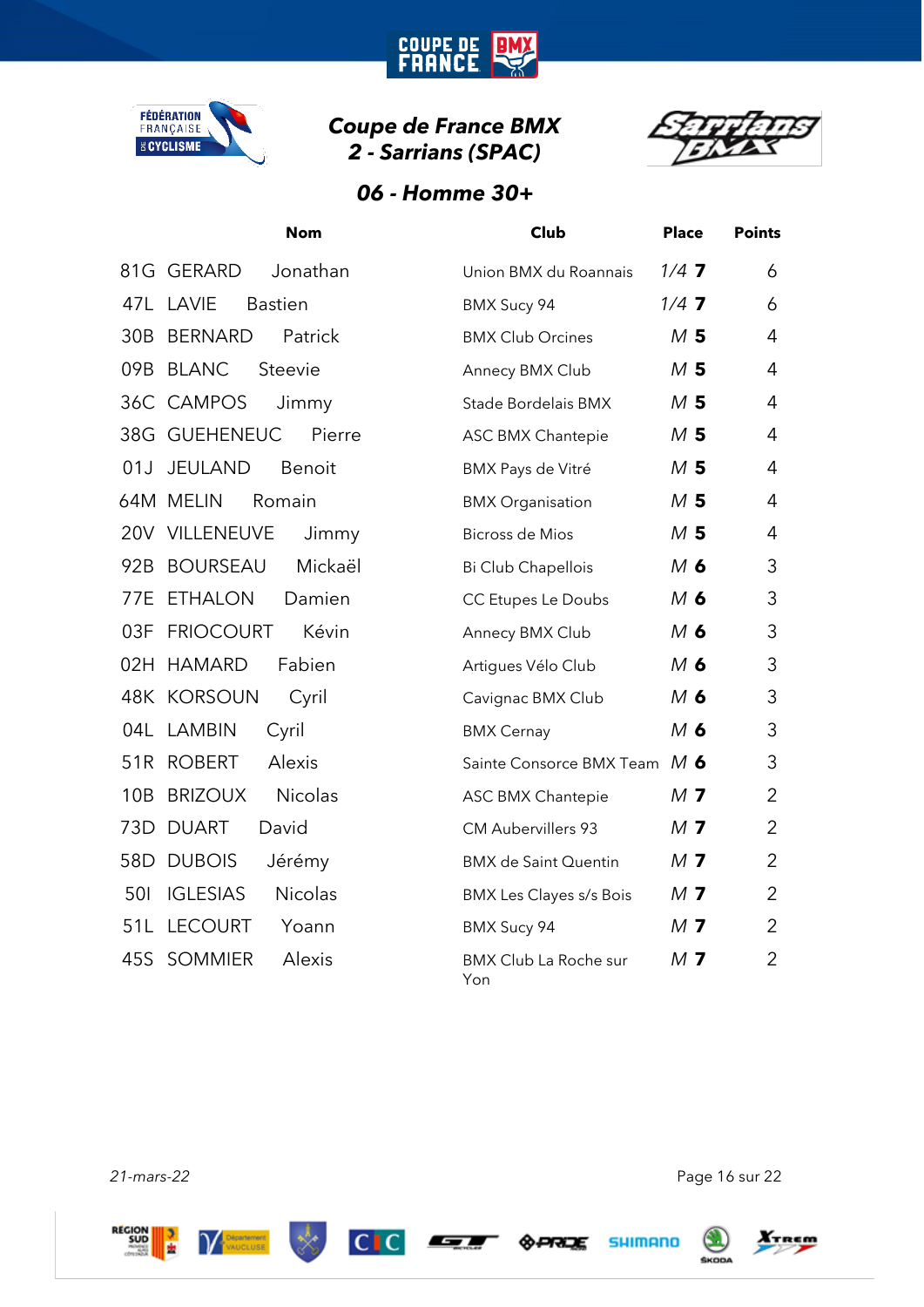

**COUPE DE<br>FRANCE** 

**BM** 



#### *07 - Cadette*

|     | <b>Nom</b>                      | Club                                   | <b>Place</b>   | <b>Points</b>   |
|-----|---------------------------------|----------------------------------------|----------------|-----------------|
| 57R | <b>ROUGET</b><br>Clara          | Descartes BMX                          | 1              | 26              |
| 45G | <b>GARNIER</b><br>Anaïs         | St Avertin Sports BMX                  | $\mathbf{2}$   | 22              |
| 37D | <b>DE OLIVEIRA</b><br>Lola      | Montgeron BC                           | 3              | 19              |
|     | 50V VIDELO<br>Meline            | Saint Brieuc BMX                       | 4              | 17              |
| 42P | <b>POTTIER</b><br>Louise        | Evreux BMX                             | 5              | 16              |
|     | 44K KERVELLA<br>Maïwenn         | Evreux BMX                             | 6              | 15              |
| 62D | <b>DEBORDE</b><br>Romy          | <b>BMX Tregueux C. d'Armor</b>         | 7              | 14              |
|     | 41G GUINEDOT<br>Lina            | BMX<br>Nogent le Roi                   | 8              | 13              |
|     | 46G GARNIER<br>Célia            | U.V. Angerienne                        | $1/2$ 5        | 12 <sup>2</sup> |
|     | 40M MACHADO<br>Cécilia          | <b>Soues Omnisport BMX</b>             | $1/2$ 5        | 12 <sup>2</sup> |
|     | <b>36M MONNANTEUIL</b><br>Mila  | Luc BMX                                | $1/2$ 6        | 11              |
|     | 36S SAUTOUR<br>Lucie            | Fly Racing Besançon Doubs 1/26<br>Aven |                | 11              |
| 77S | <b>SORG GAULON</b><br>Maud      | <b>BMX Roller Skate Troyes</b>         | $1/2$ 7        | 10              |
| 15T | <b>THOMAS</b><br>Gabriella      | BMX Tregueux C. d'Armor 1/2 7          |                | 10              |
| 82F | <b>FAVRE</b><br><b>Bérénice</b> | <b>B.C. Pont Evêque</b>                | $1/2$ 8        | 9               |
| 61G | <b>GAUDET</b><br>Amy            | <b>BMX Club de Vallet</b>              | $1/2$ 8        | 9               |
| 50G | GIRAULT<br>Eve                  | Montélimar BMX Racing                  | $1/4$ 5        | 8               |
| 78J | Marion<br><b>JAMET</b>          | Azay BMX Club                          | $1/4$ 5        | 8               |
| 61P | <b>POPIN</b><br>Gersende        | St Avertin Sports BMX                  | $1/4$ 5        | 8               |
| 546 | <b>ROMAN MARTINEZ</b><br>Jana   | Espagne                                | $1/4$ 5        | 8               |
|     | 87A ALZINGRE<br>Inès            | <b>Beaune BMX</b>                      | M 5            | 4               |
|     | 93B BUTHION<br>Jade             | <b>B.C. Pont Evêque</b>                | M <sub>5</sub> | 4               |
|     | <b>50M MERROUCHE</b><br>Louna   | Pays de la Loire                       | M <sub>5</sub> | 4               |
|     | 53N NOEL<br>Alizee              | <b>CC</b> Marmandais                   | M <sub>5</sub> | 4               |
|     | 76R RULLIER<br>Juliette         | Cholet BMX                             | M <sub>5</sub> | 4               |
|     | 84B BOURDET<br>Eléonore         | Voisins BMX Club                       | $M$ 6          | 3               |

*21-mars-22* Page 17 sur 22

**RÉGION**<br>SUD<br>CONSIDERED Ŀ









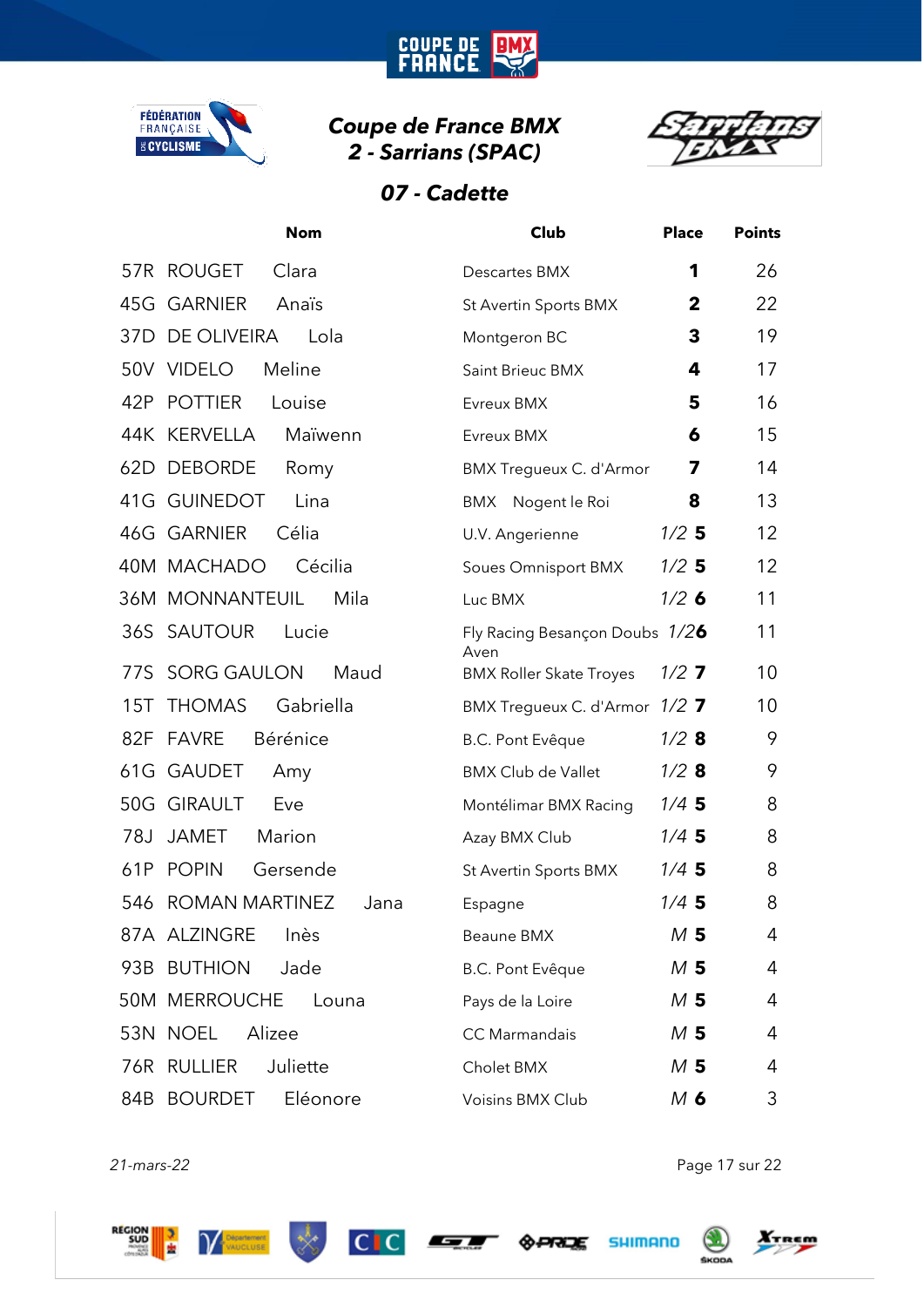

**COUPE DE<br>FRANCE** 

**BM** 



#### *07 - Cadette*

|     | <b>Nom</b>            |      | Club                          | <b>Place</b>   | <b>Points</b> |
|-----|-----------------------|------|-------------------------------|----------------|---------------|
| 78B | <b>BURTEY</b><br>Eva  |      | BMX Sucy 94                   | M 6            | 3             |
|     | 78G GUERNION<br>Flore |      | Azay BMX Club                 | M 6            | 3             |
|     | 27L LAZARE<br>Emeline |      | Union BMX Vaucluse (EA)       | M 6            | 3             |
|     | 82V VACHE<br>Eden     |      | Union BMX Vaucluse (EA)       | M 6            | 3             |
|     | 43F FUSIL<br>Ange     |      | <b>Bicross Riannais Berry</b> | M <sub>7</sub> | 2             |
|     | 07G GARNIER ENJOLRAS  | Iris | <b>BMX Club Frontignan</b>    | M <sub>7</sub> | 2             |
|     | 17L LUCAS<br>Clara    |      | <b>Saint Brieuc BMX</b>       | M <sub>7</sub> | 2             |
|     | 74M MAITRE<br>Lou     |      | Equipe Avenir BMX BFRC        | M <sub>7</sub> | 2             |
|     | Kélia<br>05M MAYEUX   |      | <b>AST BMX Race</b>           | M <sub>7</sub> | 2             |
|     | 63R REVOL<br>Line     |      | <b>BMX VTT Dardilly</b>       | $M$ 8          |               |

*21-mars-22* Page 18 sur 22











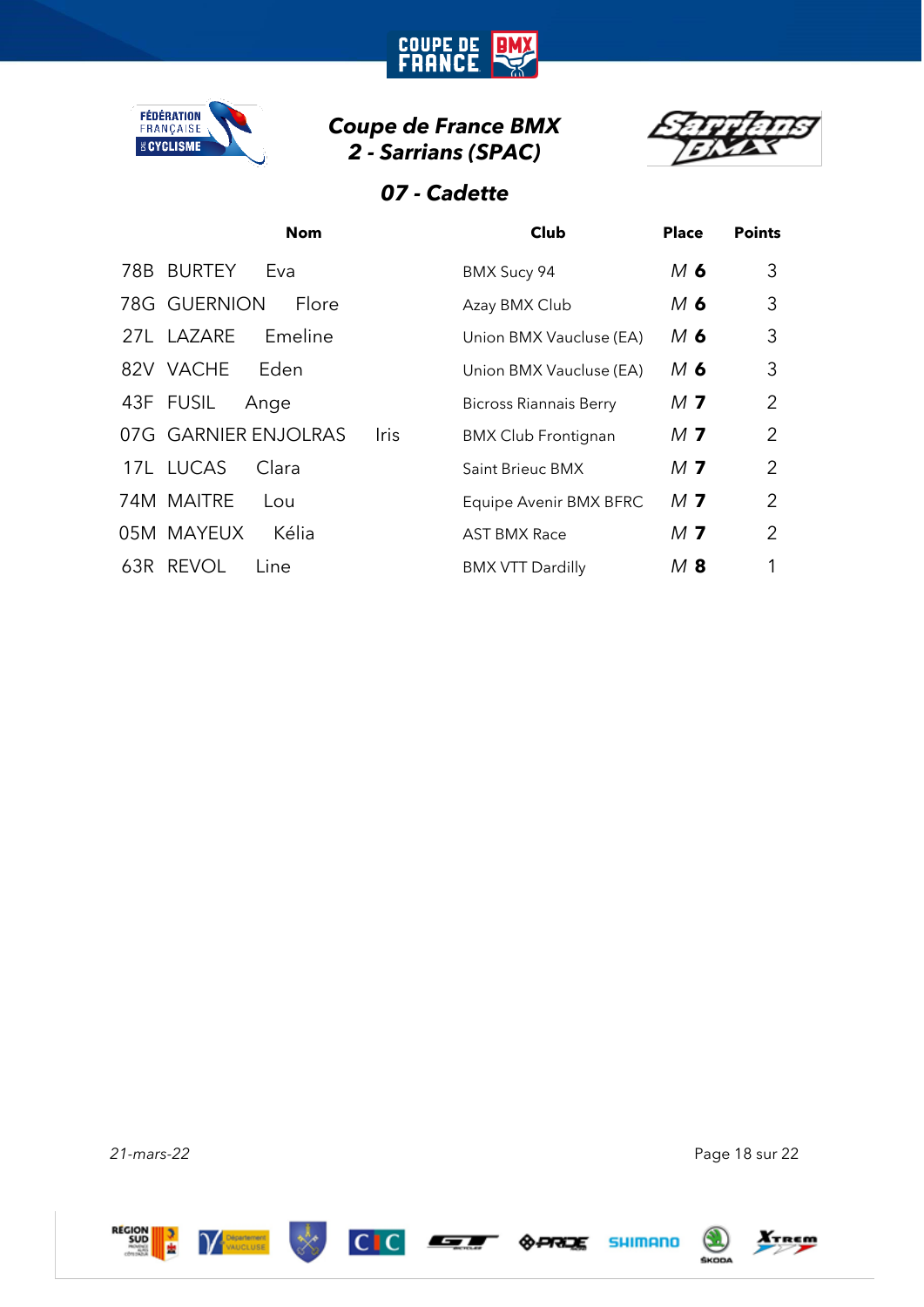

**COUPE DE<br>FRANCE** 

**BM** 



# *08 - Cadet*

|                 | <b>Nom</b>                         | Club                                   | <b>Place</b> | <b>Points</b>     |
|-----------------|------------------------------------|----------------------------------------|--------------|-------------------|
|                 | 46N NEEL<br>Zacharie               | <b>AST BMX Race</b>                    | 1            | 30                |
| 51T             | <b>TORRES</b><br>Jules             | Equipe Avenir BMX BFRC                 | $\mathbf{2}$ | 26                |
|                 | 03R ROCHERIEUX<br>Clément          | Avenir BMX La Chapelle<br>Saint M      | 3            | 23                |
|                 | Valentin<br>12M MEUNIER            | Espoir BMX Dardilly                    | 4            | 21                |
|                 | 80L LE BOUGEANT<br>Leo             | <b>BMX Tregueux C. d'Armor</b>         | 5            | 20                |
| 20F             | FERRIER<br>Liam                    | Espoir BMX Dardilly                    | 6            | 19                |
| 89L             | LEMEE<br>Zian                      | Annecy BMX Club                        | 7            | 18                |
|                 | 79R RICHARD<br>Adrien              | Voreppe Foxes                          | 8            | 17                |
|                 | 45D DE LA HOGUE<br>Enzo            | Saint-Etienne BMX Inspyre 1/2 5        |              | 16                |
|                 | 14G GEAUFFRET<br>Jules             | Collerider BMX                         | $1/2$ 5      | 16                |
|                 | 36D DUBREUIL<br>Matt               | Equipe Avenir Nouvelle<br>Aquitai      | $1/2$ 6      | 15                |
|                 | 40E EUGENIE<br>Ruben               | BMX Nogent le Roi                      | $1/2$ 6      | 15                |
|                 | 23A ANSART LAYRAC<br><b>Basile</b> | Union BMX Vaucluse (EA)                | $1/2$ 7      | 14                |
| 18B             | <b>BRUN</b><br>Robin               | <b>BMX Club Cournon</b>                | $1/2$ 7      | 14                |
| 23D             | <b>DUMAS</b><br>Enzo               | Caen BMX                               | $1/2$ 8      | 13                |
| 50P             | PALMEIRA<br>Léandro                | Saint-Etienne BMX Inspyre 1/2 8        |              | 13                |
| 67B             | <b>BRETIN MONARD</b><br>Arthur     | Espoir BMX Dardilly                    | $1/4$ 5      | $12 \overline{ }$ |
| 50 <sub>D</sub> | <b>DEFRANCE</b><br>Léo             | Stade Bordelais BMX                    | $1/4$ 5      | 12                |
|                 | 99L LAVOREL PALADJOUGLIAN          | Union BMX Vaucluse (EA)                | $1/4$ 5      | $12 \overline{ }$ |
|                 | 31M MASERATI<br>Nathan             | Vitrolles Vélo Club BMX                | $1/4$ 5      | 12                |
|                 | 63C CADORET<br>Leny                | <b>BMX Theix</b>                       | 1/46         | 11                |
|                 | 572 CAÑIZARES MUÑOZ<br>Ruben       | Espagne                                | $1/4$ 6      | 11                |
|                 | 26G GAUMIOT<br>Tim                 | Fly Racing Besançon Doubs 1/46<br>Aven |              | 11                |
| 78P             | <b>POREE</b><br>Axel               | Stade Bordelais BMX                    | $1/4$ 6      | 11                |
| 76F             | <b>FAURE</b><br>Matteo             | Equipe Avenir Stade Bordelais 1/47     |              | 10                |
|                 | 200 OLIVIERA<br>Evan               | <b>BMX Cernay</b>                      | $1/4$ 7      | 10                |

*21-mars-22* Page 19 sur 22











**SHIMANO** 

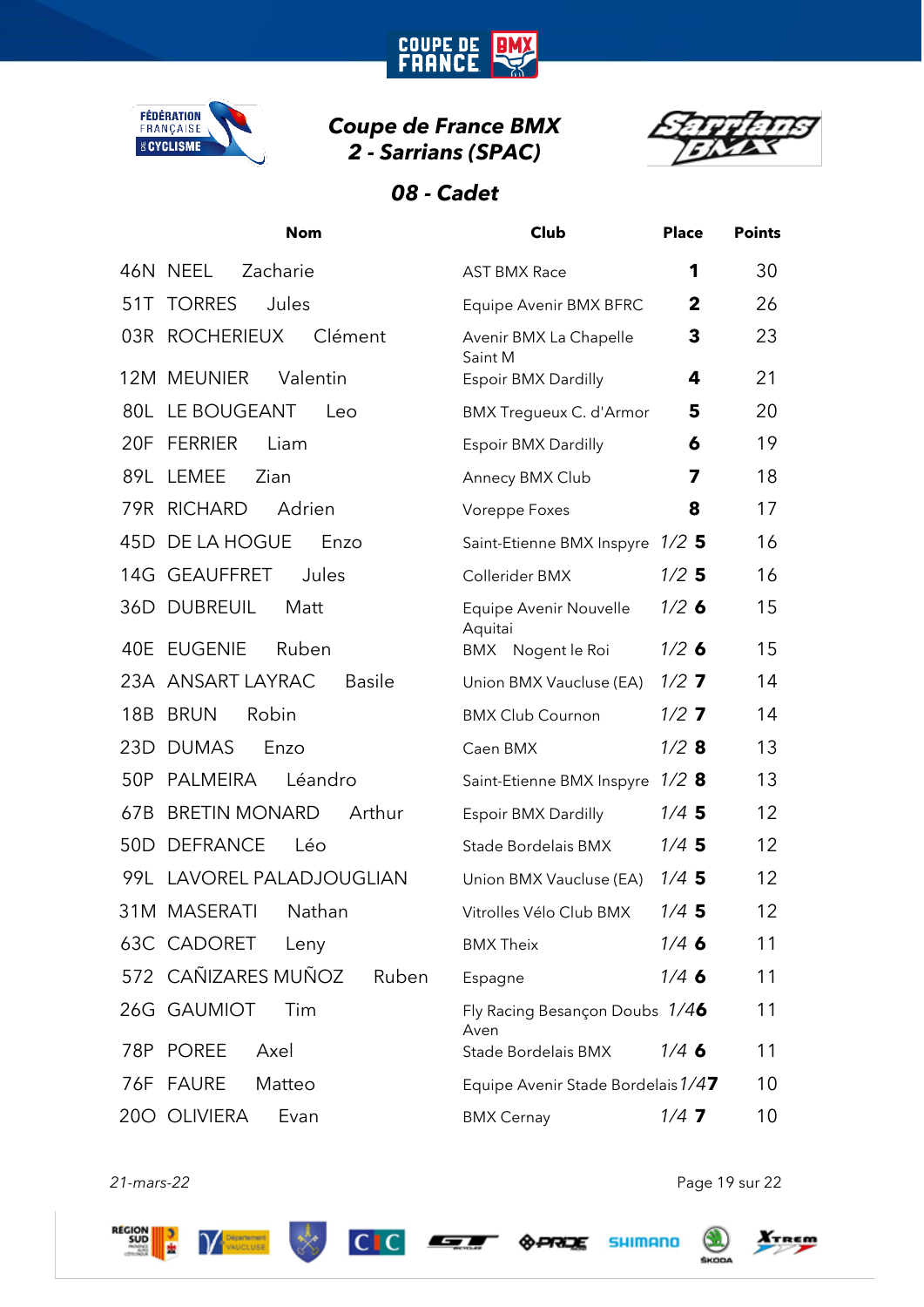





# *08 - Cadet*

|                 | <b>Nom</b>                        | Club                                              | <b>Place</b> | <b>Points</b> |
|-----------------|-----------------------------------|---------------------------------------------------|--------------|---------------|
| 55P             | <b>PIROLLES</b><br>Enzo           | <b>BMX Club Cournon</b>                           | $1/4$ 7      | 10            |
|                 | 25T TUFFERY<br>Alexis             | <b>CO Bolbec Nointot BMX</b>                      | $1/4$ 7      | 10            |
|                 | 88C CHAMPANHET BRUN<br>Valentin   | Montélimar BMX Racing                             | $1/4$ 8      | 9             |
| 95F             | FAURE<br>Milane                   | Equipe Avenir Nouvelle                            | $1/4$ 8      | 9             |
|                 | 04L LEYENDECKER<br><b>Nicolas</b> | Aquitai<br>Fly Racing Besançon Doubs 1/48<br>Aven |              | 9             |
| 67              | <b>T SEYEN</b><br>Ferre           | Belgique                                          | 1/48         | 9             |
|                 | 84A AMPRIMO<br>Leo                | Union BMX Vaucluse (EA)                           | $1/8$ 5      | 8             |
|                 | 27C CALIF<br>Tyméo                | <b>BMX Compiègne Clairoix</b>                     | $1/8$ 5      | 8             |
| 34H             | Jules<br><b>HABERT</b>            | <b>BMX Club Sarrians</b>                          | $1/8$ 5      | 8             |
| 87P             | <b>PATUREL</b><br>Ewen            | BMX Tregueux C. d'Armor 1/8 5                     |              | 8             |
| 24P             | <b>PIERGUIDI</b><br>Simon         | Equipe Avenir BMX BFRC                            | $1/8$ 5      | 8             |
| 88P             | <b>PODEVIN</b><br>Simon           | Avenir BMX La Chapelle<br>Saint M                 | $1/8$ 5      | 8             |
| 68R             | <b>RIOU</b><br>Yanis              | Lempdes BMX Auvergne                              | $1/8$ 5      | 8             |
| 43S             | SOUQUES GINOUVES                  | Celestin Union BMX Vaucluse (EA)                  | $1/8$ 5      | 8             |
|                 | 40A ASSANI<br>Izaac               | BMX Pays de Vitré                                 | 1/86         | 7             |
| 45B             | BADINGA<br>Gabin                  | <b>BMX Grenoble Isère</b>                         | 1/86         | 7             |
|                 | 09D DARD<br>Kenji                 | Cholet BMX                                        | $1/8$ 6      | 7             |
|                 | 96M MARZIN<br>Youn                | <b>Saint Brieuc BMX</b>                           | 1/86         | 7             |
|                 | 220 ORJAS<br>Léo                  | Espoir BMX Dardilly                               | $1/8$ 6      | 7             |
| 02 <sup>1</sup> | PATTHEY Jordan                    | Suisse                                            | $1/8$ 6      | 7             |
|                 | 31R RASSCHAERT<br>Bastien         | Osny BMX Club                                     | $1/8$ 6      | 7             |
|                 | 12S SERRET<br>Macéo               | Montmélian BMX                                    | $1/8$ 6      | 7             |
| 67B             | <b>BERNARD</b><br>Nathan          | Chartres BMX                                      | $1/8$ 7      | 6             |
|                 | 29B BOUDEY<br>Enzo                | <b>US Bouscataise BMX</b>                         | $1/8$ 7      | 6             |
|                 | 53C CHAUVET<br>Quentin            | Verneuil BMX                                      | $1/8$ 7      | 6             |
|                 | 17C COUDRAY<br>Nolan              | Espoir BMX Dardilly                               | $1/8$ 7      | 6             |

*21-mars-22* Page 20 sur 22











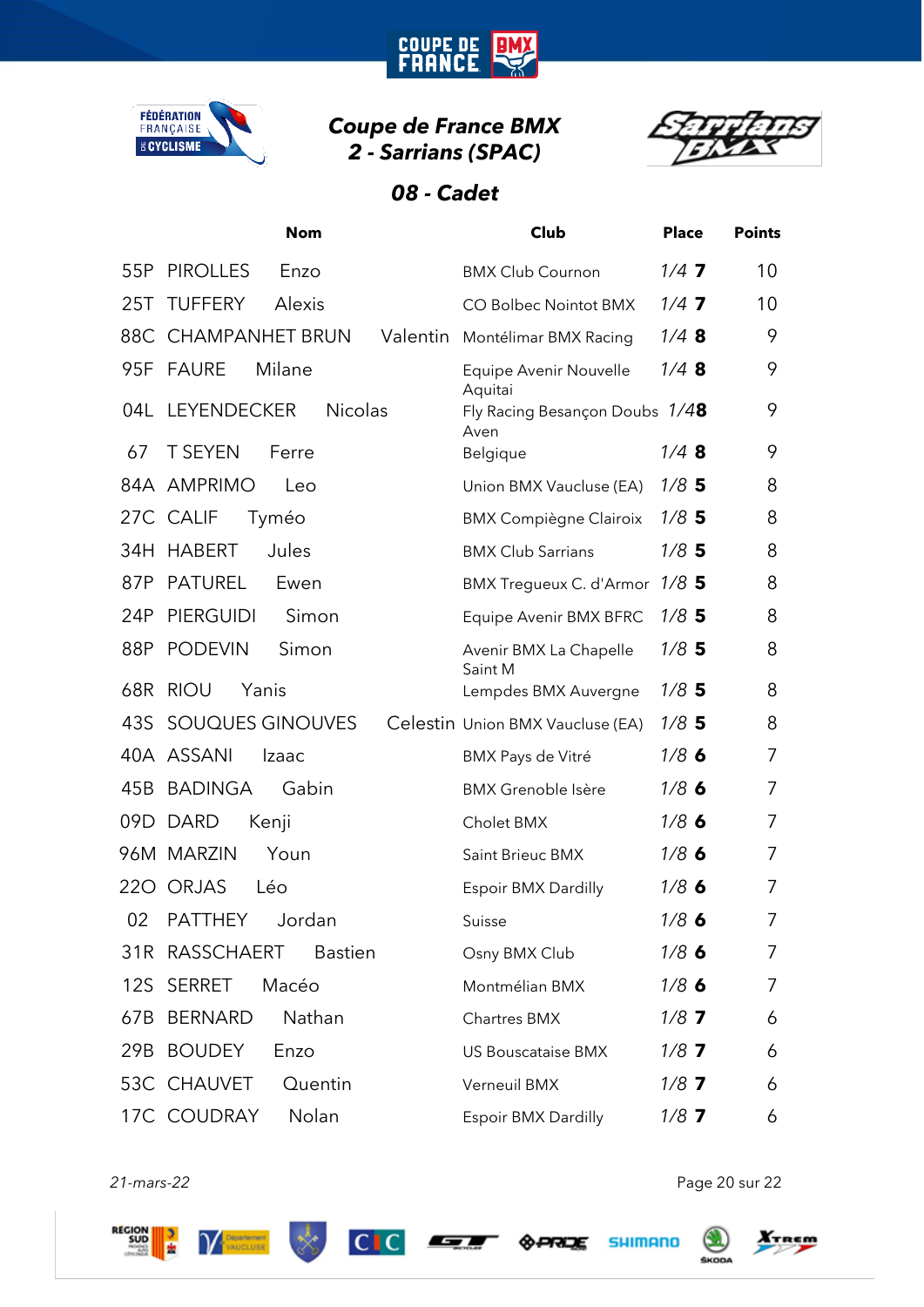

**COUPE DE<br>FRANCE** 

**BM** 



# *08 - Cadet*

| <b>Nom</b>                          |       | Club                                   | <b>Place</b>   | <b>Points</b> |
|-------------------------------------|-------|----------------------------------------|----------------|---------------|
| <b>DERMAIN</b><br>02D<br>Maxence    |       | Lempdes BMX Auvergne                   | $1/8$ 7        | 6             |
| <b>JUPILLE</b><br>Jules<br>27J      |       | Equipe Avenir BMX BFRC                 | $1/8$ 7        | 6             |
| 32M MICHEL<br>Alexandre             |       | Saint Brieuc BMX                       | $1/8$ 7        | 6             |
| <b>THOMAS</b><br>78T<br>Noam        |       | Equipe Avenir Stade Bordelais 1/87     |                | 6             |
| 63B<br><b>BILLAUD</b><br>Johan      |       | Pays de la Loire                       | M <sub>5</sub> | 4             |
| <b>BOZGOURTIAN RALUY</b><br>24B     | Sacha | <b>BMX Club Sarrians</b>               | M <sub>5</sub> | 4             |
| <b>DEHOUCK</b><br>76D<br>Tom        |       | <b>BMX Club Les Pennes</b><br>Mirabeau | M <sub>5</sub> | 4             |
| <b>GENESTE</b><br>51G<br>Axel       |       | Condat BMX Club                        | M <sub>5</sub> | 4             |
| Mathis<br><b>GUERIN</b><br>11G      |       | Pégase BMX                             | M <sub>5</sub> | 4             |
| 53G GUEVILLE<br>Daho                |       | <b>CO Bolbec Nointot BMX</b>           | M <sub>5</sub> | 4             |
| 39K KERJEAN<br>Maxime               |       | Equipe Avenir Nouvelle                 | M <sub>5</sub> | 4             |
| 16L LALUCQUE<br>Alexis              |       | Aquitai<br>VC Massy Palaiseau BC       | M <sub>5</sub> | 4             |
| 24L LE BRECH<br>Tom                 |       | Evreux BMX                             | M <sub>5</sub> | 4             |
| 79L LE ROUX<br>Owen                 |       | Locmaria BMX                           | M <sub>5</sub> | 4             |
| Thibaud<br>82M MARIDAT              |       | Avenir BMX La Chapelle<br>Saint M      | M <sub>5</sub> | 4             |
| 15M MIAGAT<br>Tom                   |       | Montgeron BC                           | M <sub>5</sub> | 4             |
| <b>MORENO PARERA</b><br>256<br>Axel |       | Espagne                                | M <sub>5</sub> | 4             |
| SERAUDIE<br>61S<br>Luigi            |       | Stade Bordelais BMX                    | M <sub>5</sub> | 4             |
| <b>BARDEY</b><br>40B<br>Téo         |       | Baume les Dames BMX                    | $M$ 6          | 3             |
| 06B BRESSON Aurélien                |       | Voisins BMX Club                       | M 6            | 3             |
| 07C CHABERT Paul                    |       | <b>BMX Club Les Pennes</b><br>Mirabeau | $M$ 6          | 3             |
| 25D DELEPLANCQUE<br>Guilain         |       | Beynost BMX La Cotière                 | M 6            | 3             |
| 71D DUART<br>Malo                   |       | Voisins BMX Club                       | M 6            | 3             |
| 44J JAN<br>Alexis                   |       | BMX Tregueux C. d'Armor                | M 6            | 3             |
| 50Q LAURENT<br>Quentin              |       | <b>BMX Puget Ville</b>                 | M 6            | 3             |
| 73N NOEL Lucas                      |       | <b>BMX Cernay</b>                      | M 6            | 3             |

*21-mars-22* Page 21 sur 22



**V** Département